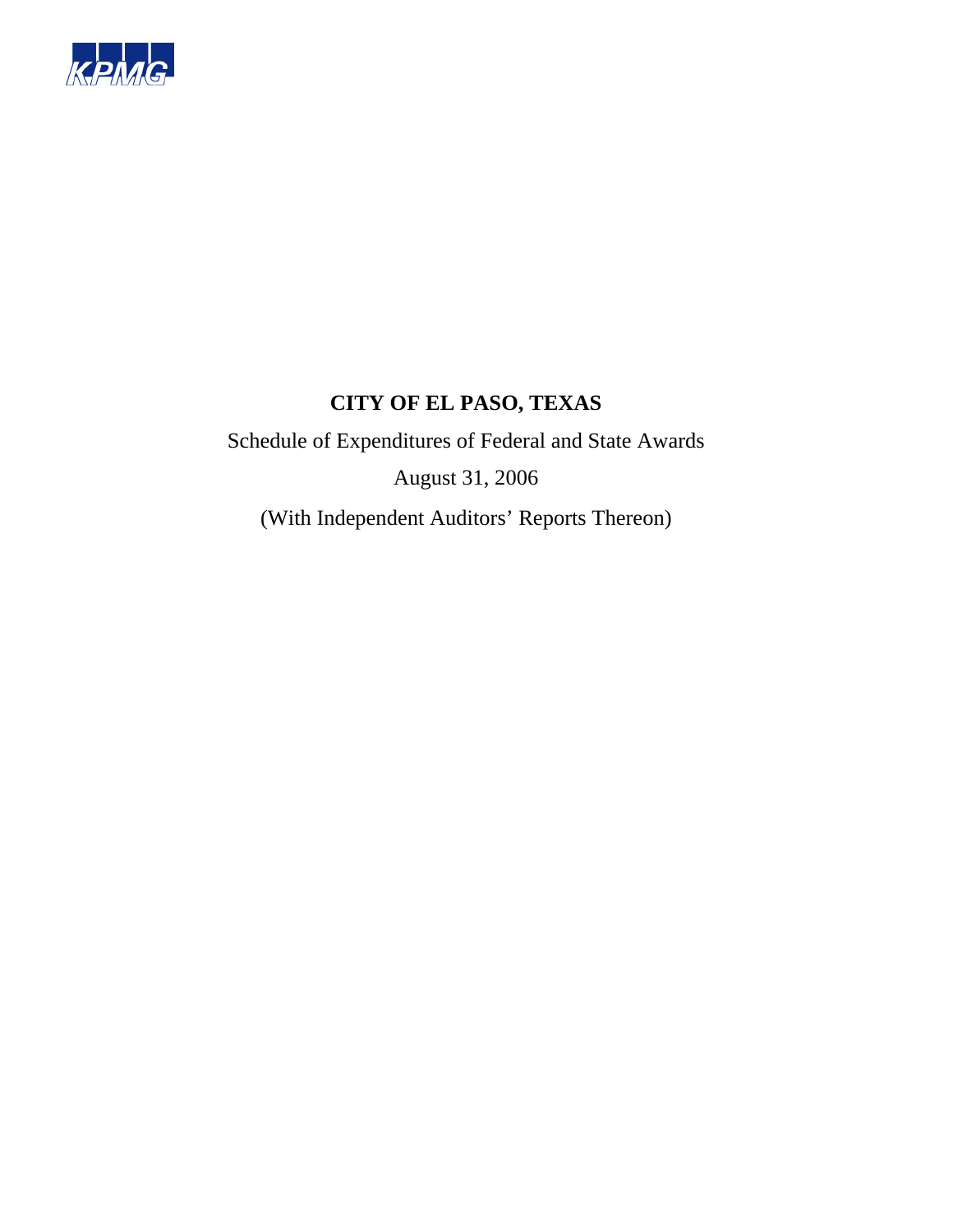### **Table of Contents**

| Independent Auditors' Report on Internal Control over Financial Reporting<br>and on Compliance and Other Matters Based on an Audit of Financial<br>Statements Performed in Accordance with Government Auditing Standards<br>and the State of Texas Uniform Grant Management Standards     |    |
|-------------------------------------------------------------------------------------------------------------------------------------------------------------------------------------------------------------------------------------------------------------------------------------------|----|
| Independent Auditors' Report on Compliance with Requirements Applicable<br>to Each Major Federal and State Program, on Internal Control over<br>Compliance in Accordance with OMB Circular A-133 and the State of<br>Texas Uniform Grant Management Standards, and Report on the Schedule |    |
| of Expenditures of Federal and State Awards                                                                                                                                                                                                                                               | 3  |
| Schedule of Expenditures of Federal and State Awards                                                                                                                                                                                                                                      | 6  |
| Notes to the Schedule of Expenditures of Federal and State Awards                                                                                                                                                                                                                         | 22 |
| Schedule of Findings and Questioned Costs                                                                                                                                                                                                                                                 | 24 |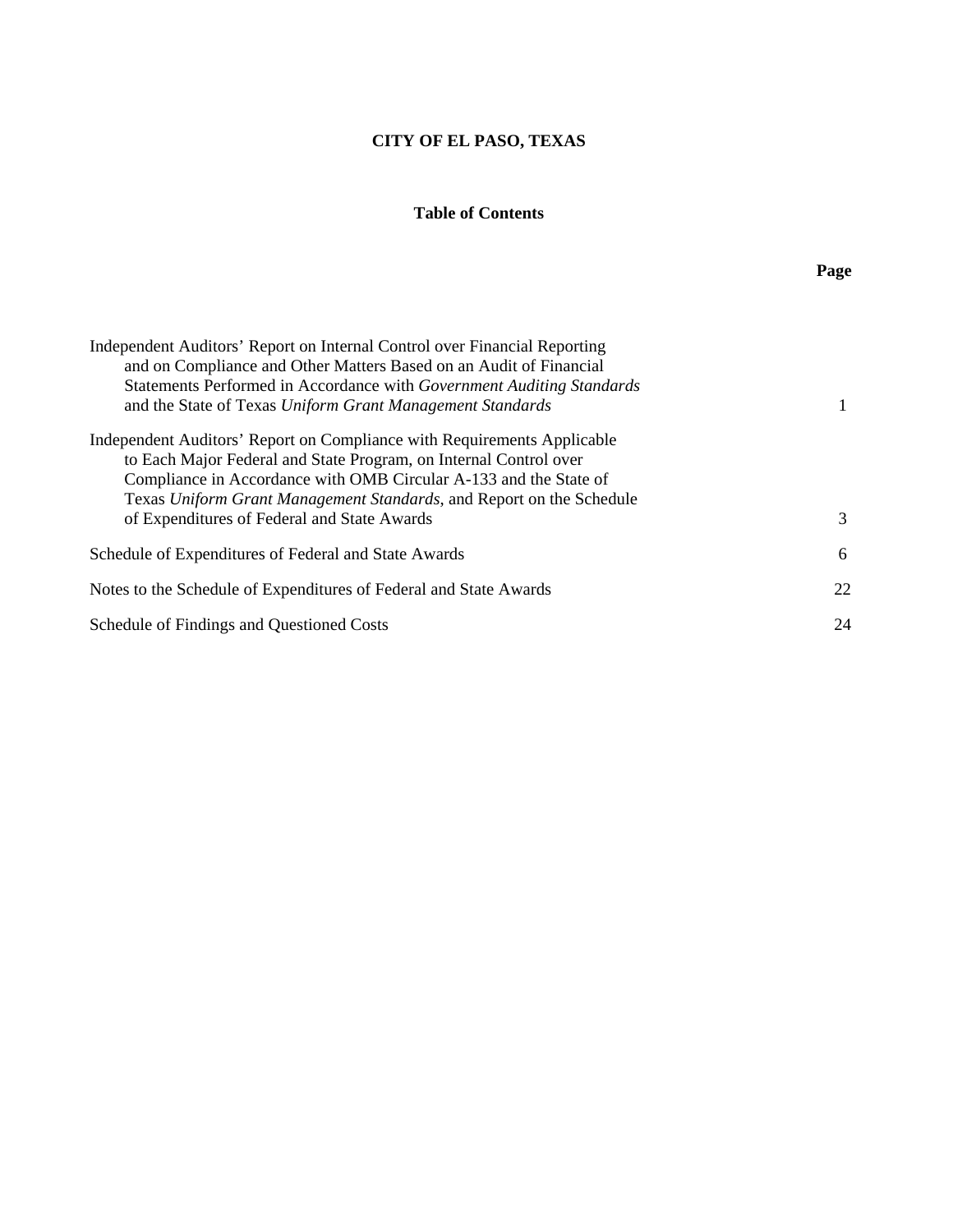

**KPMG LLP** Suite 700 Two Park Square 6565 Americas Parkway NE PO Box 3990 Albuquerque, NM 87190

**Independent Auditors' Report on Internal Control over Financial Reporting and on Compliance and Other Matters Based on an Audit of Financial Statements Performed in Accordance with** *Government Auditing Standards* **and the State of Texas** *Uniform Grant Management Standards* 

The Honorable Mayor and Members of the City Council City of El Paso, Texas:

We have audited the financial statements of the governmental activities, the business-type activities, the discretely presented component unit, each major fund, and the aggregate remaining fund information of the City of El Paso, Texas (the City) as of and for the year ended August 31, 2006, which collectively comprise the City's basic financial statements, and have issued our report thereon dated June 26, 2007. Our report was modified to include a reference to other auditors. We conducted our audit in accordance with auditing standards generally accepted in the United States of America and the standards applicable to financial audits contained in *Government Auditing Standards*, issued by the Comptroller General of the United States, and the State of Texas *Uniform Grant Management Standards*, issued by the Governor's Office of Budget and Planning. The financial statements of the City Employees' Pension Fund were not audited in accordance with *Government Auditing Standards* and the State of Texas *Uniform Grant Management Standards*. Other auditors audited the financial statements of the Firemen and Policemen's Pension Fund and El Paso Water Utilities, as described in our report on the City's financial statements. This report does not include the results of the other auditors' testing of internal control over financial reporting or compliance and other matters that are reported on separately by those auditors. The financial statements of the Firemen and Policemen's Pension Fund were not audited in accordance with *Government Auditing Standards* and the State of Texas *Uniform Grant Management Standards*. The financial statements of El Paso Water Utilities were not audited in accordance with the State of Texas *Uniform Grant Management Standards*.

#### *Internal Control over Financial Reporting*

In planning and performing our audit, we considered the City's internal control over financial reporting in order to determine our auditing procedures for the purpose of expressing our opinion on the financial statements and not to provide an opinion on the internal control over financial reporting. Our consideration of the internal control over financial reporting would not necessarily disclose all matters in the internal control that might be material weaknesses. A material weakness is a reportable condition in which the design or operation of one or more of the internal control components does not reduce to a relatively low level the risk that misstatements caused by error or fraud in amounts that would be material in relation to the financial statements being audited may occur and not be detected within a timely period by employees in the normal course of performing their assigned functions. We noted no matters involving the internal control over financial reporting and its operation that we consider to be material weaknesses.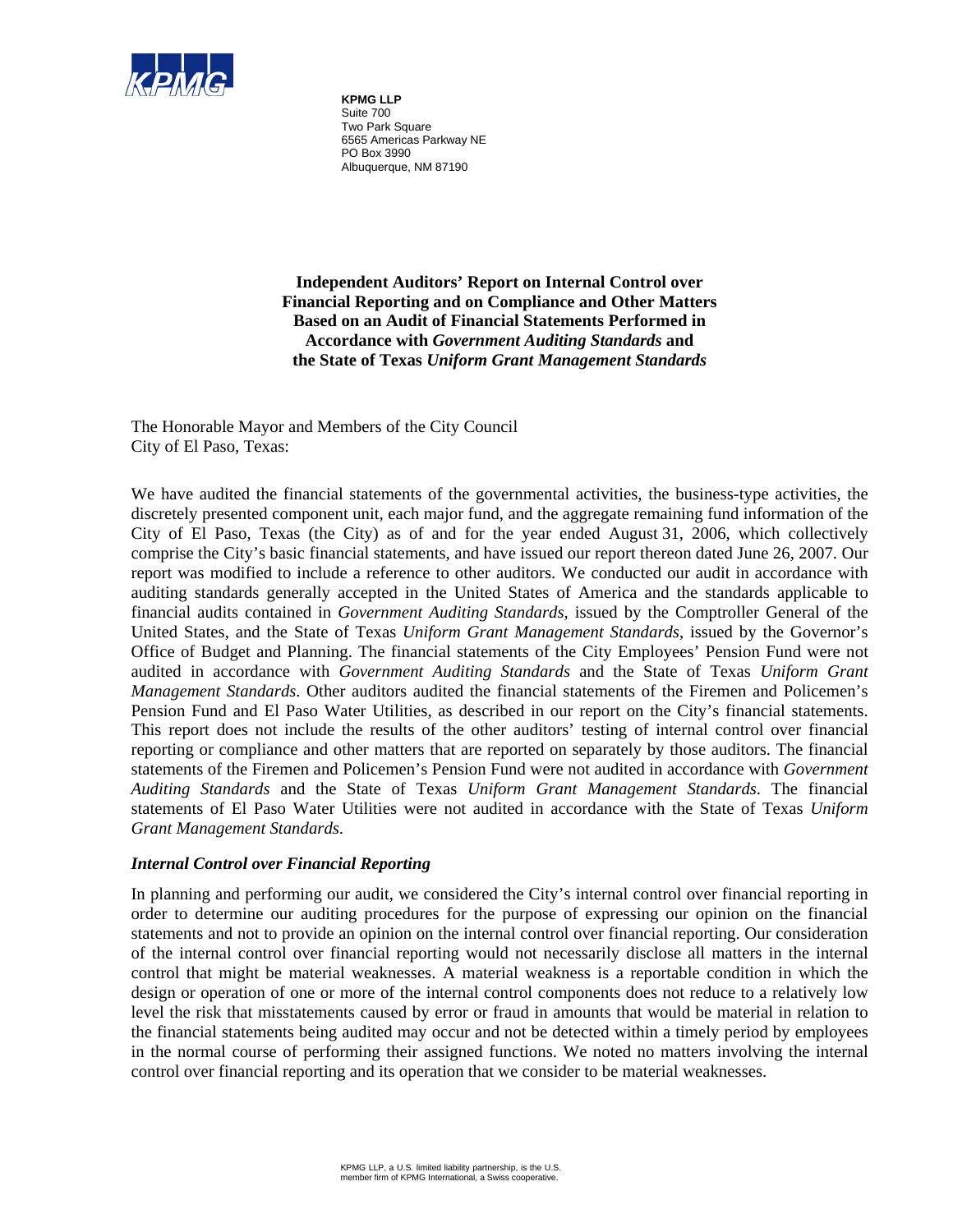#### *Compliance and Other Matters*

As part of obtaining reasonable assurance about whether the City's financial statements are free of material misstatement, we performed tests of its compliance with certain provisions of laws, regulations, contracts, and grant agreements, noncompliance with which could have a direct and material effect on the determination of financial statement amounts. However, providing an opinion on compliance with those provisions was not an objective of our audit, and accordingly, we do not express such an opinion. The results of our tests disclosed no instances of noncompliance or other matters that are required to be reported under *Government Auditing Standards* or under the State of Texas *Uniform Grant Management Standards*.

We noted certain matters that we reported to management of the City in a separate letter dated June 26, 2007.

This report is intended solely for the information and use of the Mayor, City Council members and management of the City, the federal and state cognizant agencies, other federal awarding agencies, and pass-through entities, and is not intended to be and should not be used by anyone other than these specified parties.

KPMG LLP

June 26, 2007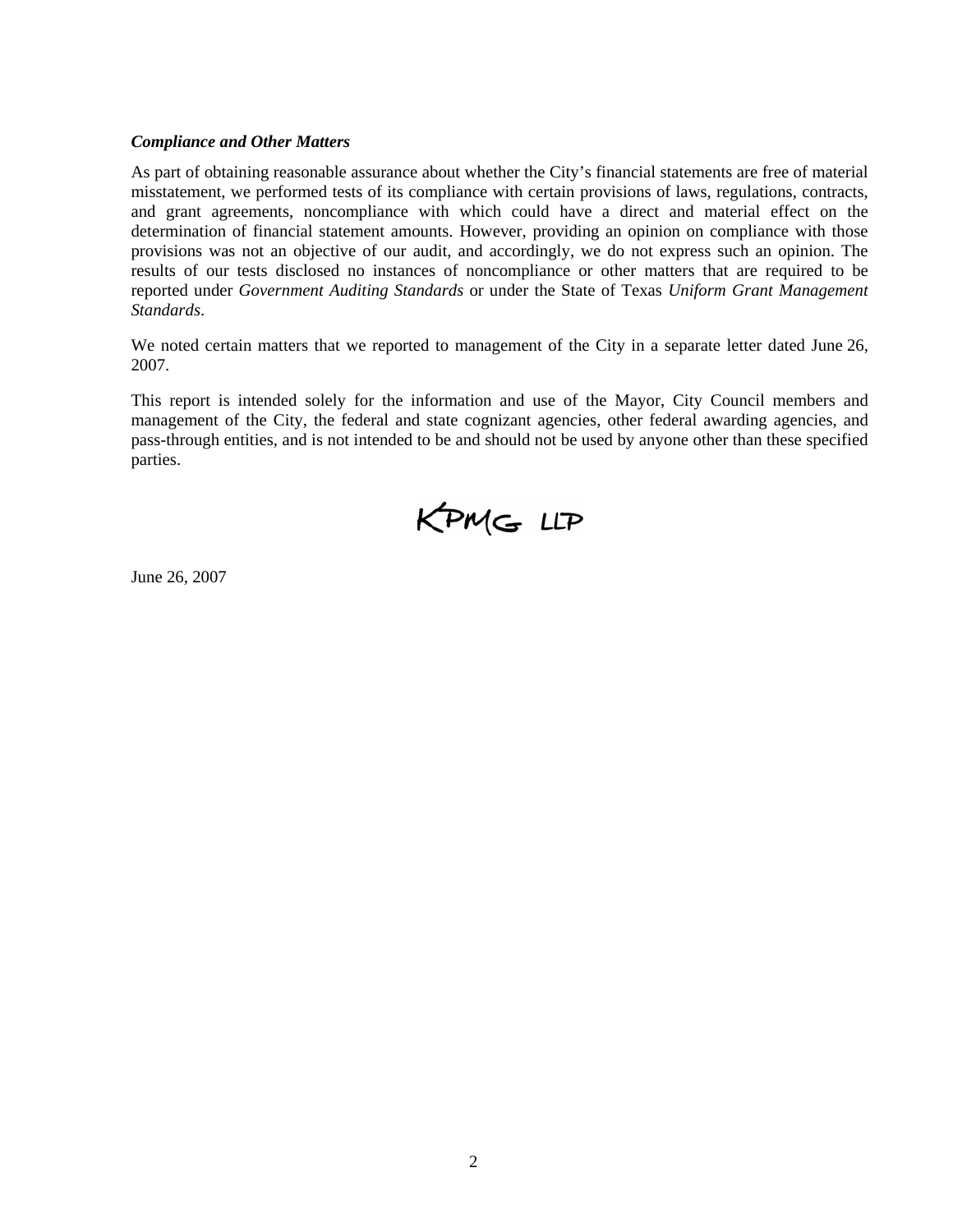

**KPMG LLP** Suite 700 Two Park Square 6565 Americas Parkway NE PO Box 3990 Albuquerque, NM 87190

**Independent Auditors' Report on Compliance with Requirements Applicable to Each Major Federal and State Program, on Internal Control over Compliance in Accordance with OMB Circular A-133 and the State of Texas** *Uniform Grant Management Standards***, and Report on the Schedule of Expenditures of Federal and State Awards** 

The Honorable Mayor and Members of the City Council City of El Paso, Texas:

#### *Compliance*

We have audited the compliance of the City of El Paso, Texas (the City) with the types of compliance requirements described in the U.S. Office of Management and Budget (OMB) *Circular A-133 Compliance Supplement* and the State of Texas *Uniform Grant Management Standards* that are applicable to each of its major federal and state programs for the year ended August 31, 2006. The City's major federal and state programs are identified in the summary of auditors' results section of the accompanying schedule of findings and questioned costs. Compliance with the requirements of laws, regulations, contracts, and grants applicable to each of its major federal and state programs is the responsibility of the City's management. Our responsibility is to express an opinion on the City's compliance based on our audit.

The City's financial statements include operations of the Public Service Board – City of El Paso (El Paso Water Utilities), a discretely presented component unit of the City that received \$9,102,306 in federal awards in its fiscal year ended February 28, 2006, which are not included in the schedule of expenditures of federal and state awards for the year ended August 31, 2006. Our audit, described below, did not include the operations of the El Paso Water Utilities because the component unit engaged other auditors to perform an audit in accordance with OMB Circular A-133.

We conducted our audit of compliance in accordance with auditing standards generally accepted in the United States of America; the standards applicable to financial audits contained in *Government Auditing Standards,* issued by the Comptroller General of the United States; OMB Circular A-133, *Audits of States, Local Governments, and Non-Profit Organizations*; and the State of Texas *Uniform Grant Management Standards*. Those standards and OMB Circular A-133 require that we plan and perform the audit to obtain reasonable assurance about whether noncompliance with the types of compliance requirements referred to above that could have a direct and material effect on a major federal or state program occurred. An audit includes examining, on a test basis, evidence about the City's compliance with those requirements and performing such other procedures as we considered necessary in the circumstances. We believe that our audit provides a reasonable basis for our opinion. Our audit does not provide a legal determination on the City's compliance with those requirements.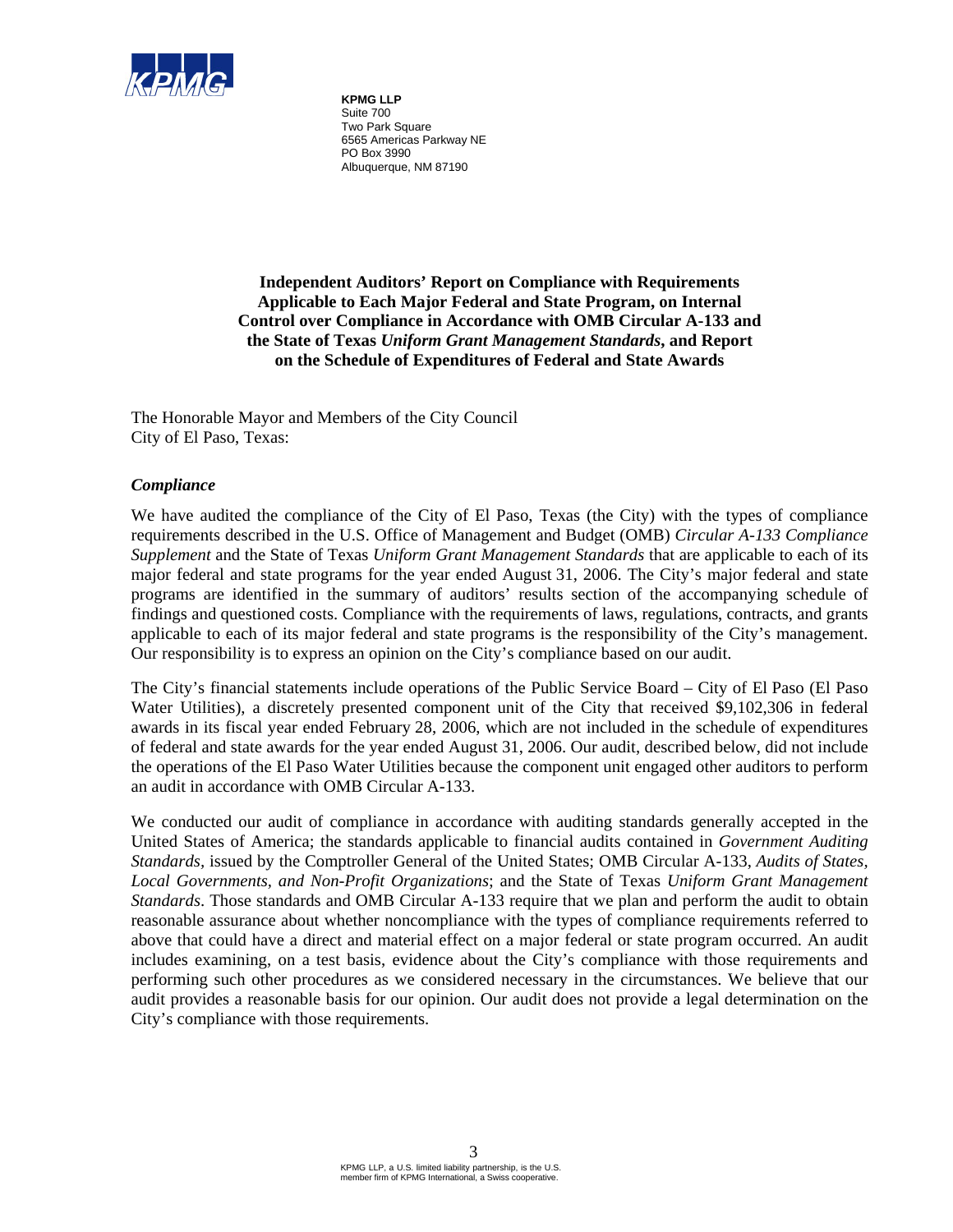As described in item 06-1 in the accompanying schedule of findings and questioned costs, the City did not comply with the requirements regarding program income that are applicable to its Community Development Block Grant major federal program. Compliance with such requirements is necessary, in our opinion, for the City to comply with the requirements applicable to this program.

In our opinion, except for the noncompliance described in the preceding paragraph, the City complied, in all material respects, with the requirements referred to above that are applicable to each of its major federal and state programs for the year ended August 31, 2006. The results of our auditing procedures also disclosed another instance of noncompliance with those requirements, which is required to be reported in accordance with OMB Circular A-133 and which is described in the accompanying schedule of findings and questioned costs as item 06-2.

#### *Internal Control over Compliance*

The management of the City is responsible for establishing and maintaining effective internal control over compliance with the requirements of laws, regulations, contracts, and grants applicable to federal and state programs. In planning and performing our audit, we considered the City's internal control over compliance with requirements that could have a direct and material effect on a major federal or state program in order to determine our auditing procedures for the purpose of expressing our opinion on compliance and to test and report on internal control over compliance in accordance with OMB Circular A-133 and the State of Texas *Uniform Grant Management Standards*.

We noted certain matters involving internal control over compliance and its operation that we consider to be reportable conditions. Reportable conditions involve matters coming to our attention relating to significant deficiencies in the design or operation of internal control over compliance that, in our judgment, could adversely affect the City's ability to administer a major federal or state program in accordance with applicable requirements of laws, regulations, contracts, and grants. The reportable conditions are described in the accompanying schedule of findings and questioned costs as item 06-1 and 06-2.

A material weakness is a condition in which the design or operation of one or more of the internal control components does not reduce to a relatively low level the risk that noncompliance with the applicable requirements of laws, regulations, contracts, and grants that would be material in relation to a major federal or state program being audited may occur and not be detected within a timely period by employees in the normal course of performing their assigned functions. Our consideration of internal control over compliance would not necessarily disclose all matters in internal control that might be reportable conditions and, accordingly, would not necessarily disclose all reportable conditions that are also considered to be material weaknesses. However, we believe that none of the reportable conditions described above is a material weakness.

#### *Schedule of Expenditures of Federal and State Awards*

We have audited the financial statements of the governmental activities, the business activities, the discretely presented component unit, each major fund, and the aggregate remaining fund information of the City as of and for the year ended August 31, 2006 and have issued our report thereon dated June 26, 2007, which included references to the reports of other auditors. Our audit was performed for the purpose of forming an opinion on the financial statements that collectively comprise the City's basic financial statements. The accompanying schedule of expenditures of federal and state awards for the year ended August 31, 2006 is presented for purposes of additional analysis as required by U.S. Office of Management and Budget Circular A-133, *Audits of States, Local Governments, and Non-Profit Organizations*, and the State of Texas *Uniform Grant Management Standards*, and is not a required part of the basic financial statements. Such information has been subjected to the auditing procedures applied in the audit of the basic financial statements and, in our opinion, is fairly stated, in all material respects, in relation to the basic financial statements taken as a whole.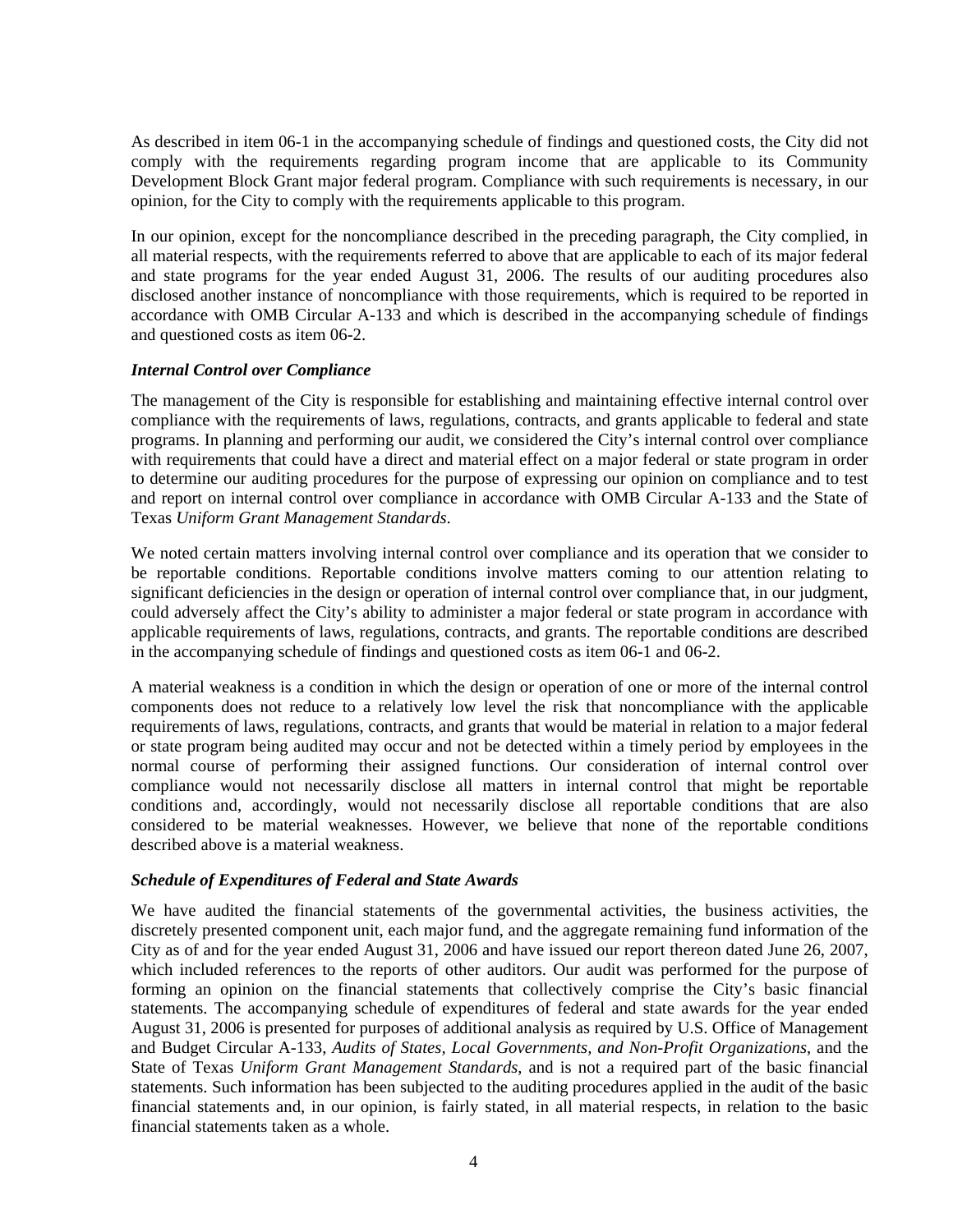The City's responses to the findings identified in our audit are described in the accompanying schedule of findings and questioned costs. We did not audit the City's responses, and accordingly, express no opinion on them.

This report is intended solely for the information and use of the Mayor, City Council members and management of the City, the federal and state cognizant agencies, other federal awarding agencies, and pass-through entities and is not intended to be and should not be used by anyone other than these specified parties.



July 13, 2007, except for the paragraph on the Schedule of Expenditures of Federal and State Awards, which is as of June 26, 2007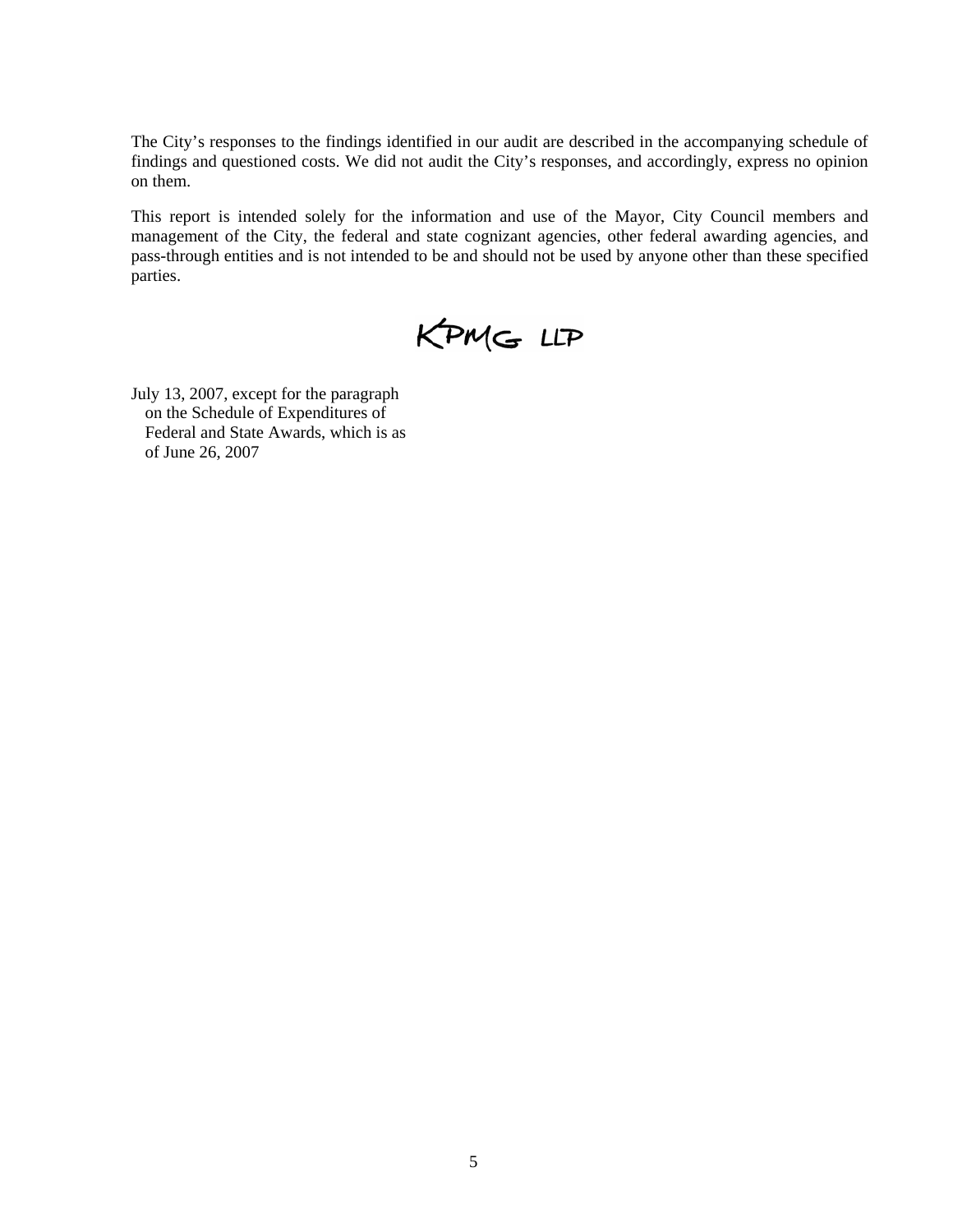Schedule of Expenditures of Federal and State Awards

|                                                         | <b>CFDA</b> | <b>Federal or pass-through</b> | <b>Total</b> |
|---------------------------------------------------------|-------------|--------------------------------|--------------|
| <b>Grant title</b>                                      | number      | grant number                   | expenditures |
| <b>FEDERAL AWARDS</b>                                   |             |                                |              |
| <b>U.S. Department of Agriculture</b>                   |             |                                |              |
| Pass-through Texas Department of Health:                |             |                                |              |
| W.I.C.                                                  | 10.557      | 7460007499-03-12               | \$<br>1,136  |
| W.I.C.                                                  | 10.557      | 7460007499-05-11               | 7,647        |
| W.I.C.                                                  | 10.557      | 7460007499-04-12               | 983,212      |
| W.I.C.                                                  | 10.557      | 7460007499-06-13               | 5,232,994    |
| <b>Total U.S. Department of Agriculture</b>             |             |                                | 6,224,989    |
| <b>U.S. Department of Housing and Urban Development</b> |             |                                |              |
| <b>Community Development Block Grant</b>                | 14.218      | B-01-MC-48-0015                | 275          |
| <b>Community Development Block Grant</b>                | 14.218      | B-02-MC-48-0015                | 647,116      |
| <b>Community Development Block Grant</b>                | 14.218      | B-03-MC-48-0015                | 377,009      |
| <b>Community Development Block Grant</b>                | 14.218      | B-04-MC-48-0015                | 9,501,749    |
| <b>Community Development Block Grant</b>                | 14.218      | B-05-MC-48-0016                | 7,628,678    |
| <b>CDBG</b> Revolving Loan Fund                         | 14.218      | B-01-MC-48-0016                | 1,440,756    |
| Total CFDA Number 14.218                                |             |                                | 19,595,583   |
| <b>Emergency Shelter Grant</b>                          | 14.231      | S-04-MC-48-0005                | 3,016        |
| <b>Emergency Shelter Grant</b>                          | 14.231      | S-05-MC-48-0005                | 372,841      |
| Total CFDA Number 14.231                                |             |                                | 375,857      |
| <b>Supportive Housing Program</b>                       | 14.235      | TX-01-B-90-2001                | 51,084       |
| Total CFDA Number 14.235                                |             |                                | 51,084       |
| Home Investment Partnership                             | 14.239      | M-01-MC-48-0214                | 4,660        |
| Home Investment Partnership                             | 14.239      | M-02-MC-48-0214                | 878,139      |
| Home Investment Partnership                             | 14.239      | M-03-MC-48-0213                | 1,045,153    |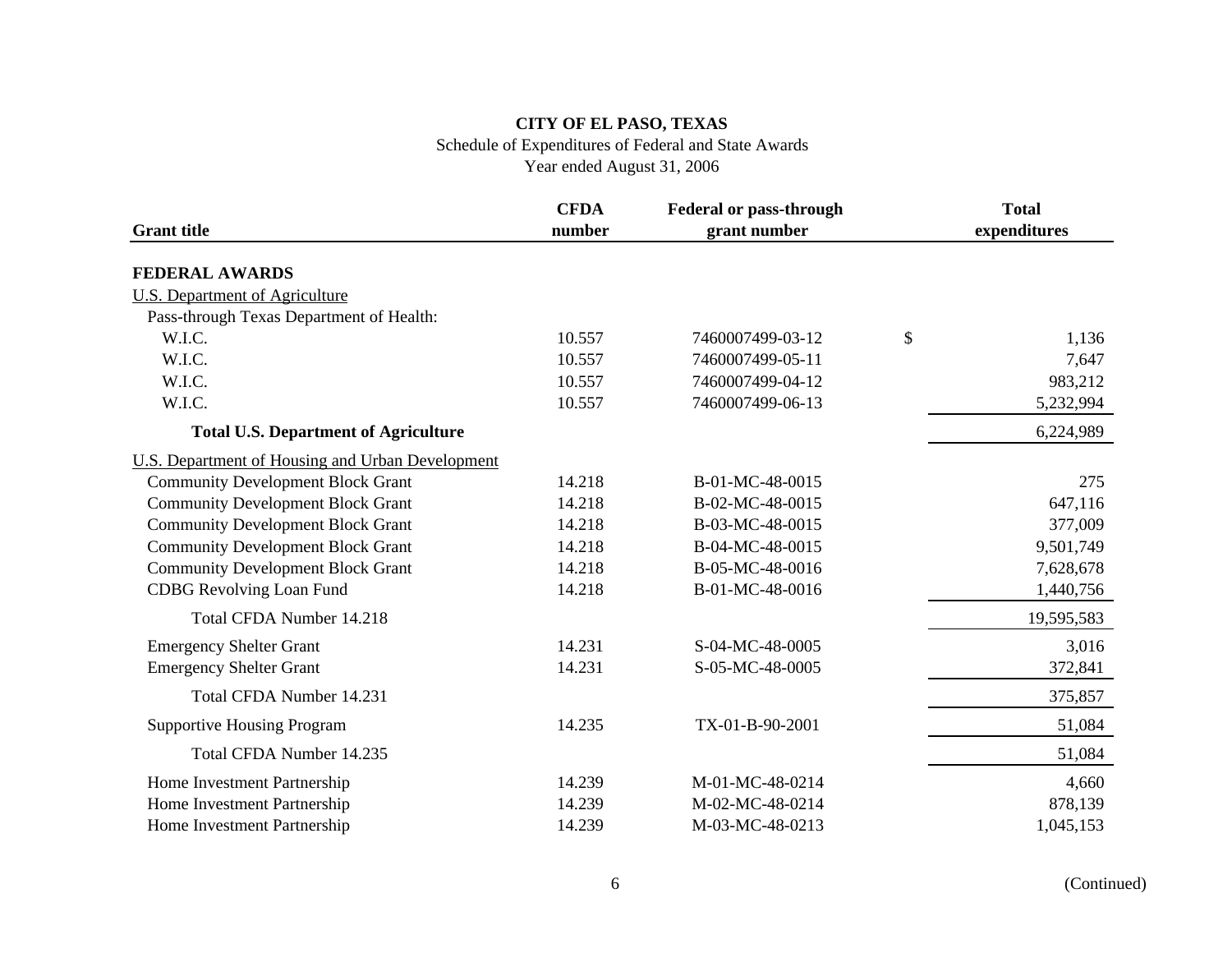#### Schedule of Expenditures of Federal and State Awards

|                                                                                | <b>CFDA</b>      | <b>Federal or pass-through</b>           |              | <b>Total</b>    |
|--------------------------------------------------------------------------------|------------------|------------------------------------------|--------------|-----------------|
| <b>Grant</b> title                                                             | number           | grant number                             |              | expenditures    |
| Home Investment Partnership                                                    | 14.239           | M-04-MC-48-0213                          | $\mathbb{S}$ | 246,039         |
| Home Investment Partnership                                                    | 14.239           | M-05-MC-48-0213                          |              | (273, 538)      |
| Home Revolving Loan Fund                                                       | 14.239           | M-03-MC-48-0213                          |              | 625,892         |
| Total CFDA Number 14.239                                                       |                  |                                          |              | 2,526,345       |
| Empowerment Zone 1st Neighborhoods Program                                     | 14.244           |                                          |              | 11,002          |
| <b>Empowerment Zone</b>                                                        | 14.244           | EZ-99-TX-0013                            |              | 5,178,023       |
| <b>Total CFDA Number 14.244</b>                                                |                  |                                          |              | 5,189,025       |
| <b>Lead Hazard Control</b>                                                     | 14.900           | TXLH-B0237-03                            |              | 52,652          |
| Total CFDA Number 14.900                                                       |                  |                                          |              | 52,652          |
| Plaza Theater - EDI Grant                                                      | 14.246           | B-04-SP-TX-0768                          |              | 370,150         |
| Total CFDA Number 14.246                                                       |                  |                                          |              | 370,150         |
| <b>Total U.S. Department of Housing and</b>                                    |                  |                                          |              |                 |
| <b>Urban Development</b>                                                       |                  |                                          |              | 28,160,696      |
| <b>U.S. Department of Justice</b>                                              |                  |                                          |              |                 |
| Pass-through Governor's Office of Criminal Justice:                            |                  |                                          |              |                 |
| Juvenile Justice Block Grant - SHOCAP<br>Juvenile Justice Block Grant - SHOCAP | 16.523<br>16.523 | JB-05-J20-13359-07<br>JB-05-J20-13359-08 |              | 21,258<br>1,972 |
|                                                                                |                  |                                          |              |                 |
| Total CFDA Number 16.523                                                       |                  |                                          |              | 23,230          |
| Victims of Crime Act                                                           | 16.575           | VA-04-V30-13590-06                       |              | 10,716          |
| Victims of Crime Act                                                           | 16.575           | VA-05-V30-13590-07                       |              | 66,352          |
| Victims of Crime Act                                                           | 16.575           | VA-06-V30-13590-08                       |              | 13,353          |
| Total CFDA Number 16.575                                                       |                  |                                          |              | 90,421          |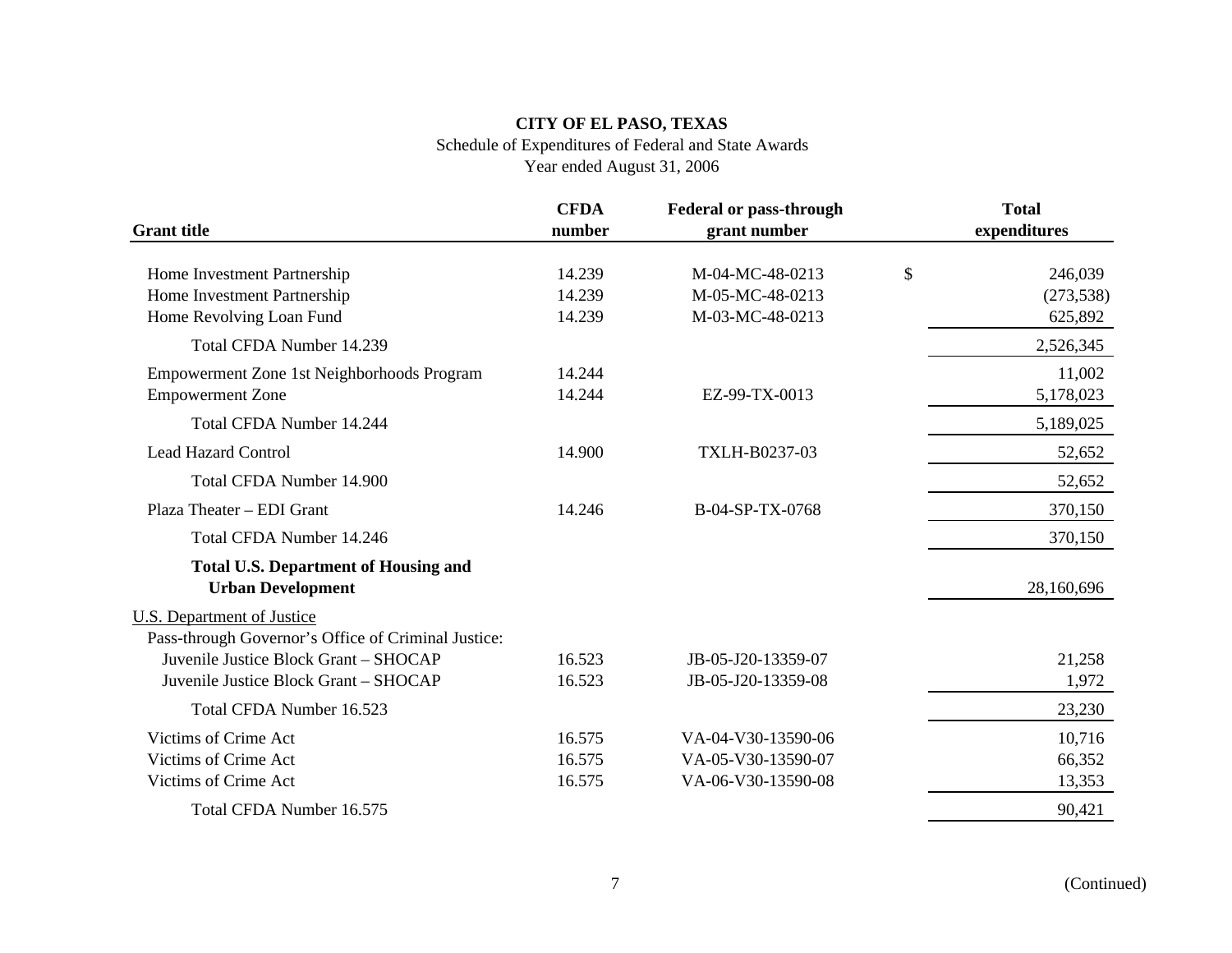#### Schedule of Expenditures of Federal and State Awards

|                                                                                         | <b>CFDA</b>      | <b>Federal or pass-through</b>           | <b>Total</b>         |
|-----------------------------------------------------------------------------------------|------------------|------------------------------------------|----------------------|
| <b>Grant title</b>                                                                      | number           | grant number                             | expenditures         |
| <b>Victims Assistance Grant</b>                                                         | 16.576           | 06-G01454                                | \$<br>33,145         |
| Total CFDA Number 16.576                                                                |                  |                                          | 33,145               |
| Victims Assistance Discretionary Grant<br><b>Victims Assistance Discretionary Grant</b> | 16.582<br>16.582 | 04-G02082<br>06-G01918                   | (360)<br>69,340      |
| Total CFDA Number 16.582                                                                |                  |                                          | 68,980               |
| Violence Against Women Formula Grant<br>Violence Against Women Formula Grant            | 16.588<br>16.588 | WF-04-V30-13413-07<br>WF-05-V30-13413-08 | (2,210)<br>104,904   |
| Total CFDA Number 16.588                                                                |                  |                                          | 102,694              |
| <b>Local Law Enforcement Block Grant</b><br><b>Local Law Enforcement Block Grant</b>    | 16.592<br>16.592 | 2003-LB-BX-2249<br>2004-LB-BX-0865       | 66,800<br>51,138     |
| Total CFDA Number 16.592                                                                |                  |                                          | 117,938              |
| Metropolitan Medical Response System<br>Total CFDA Number 16.007                        | 16.007           | 282-99-0022                              | (2, 421)<br>(2, 421) |
| <b>Bulletproof Vest Program</b>                                                         | 16.607           |                                          | 16,279               |
| Total CFDA Number 16.607                                                                |                  |                                          | 16,279               |
| C.O.P.S. Universal - Federal Crime Bill<br>C.O.P.S. Hiring Award                        | 16.710<br>16.710 | 95-CCWX-0207<br>95-CCWX-0207             | 429,045<br>83,119    |
| C.O.P.S. In Schools                                                                     | 16.710           | 2001-SHWX-0634                           | 37,016               |
| C.O.P.S. More - Civilian Award                                                          | 16.710           | 95-CCWX-0207                             | (8, 848)             |
| C.O.P.S. More - Auto Ticket                                                             | 16.710           | 1999-CLWX-0259                           | 26,124               |
| C.O.P.S. In Schools 2004                                                                | 16.710           | 2002-CLWX-0009                           | 192,985              |
| Human Trafficking                                                                       | 16.710           | 2005-VTBX-0014                           | 108,360              |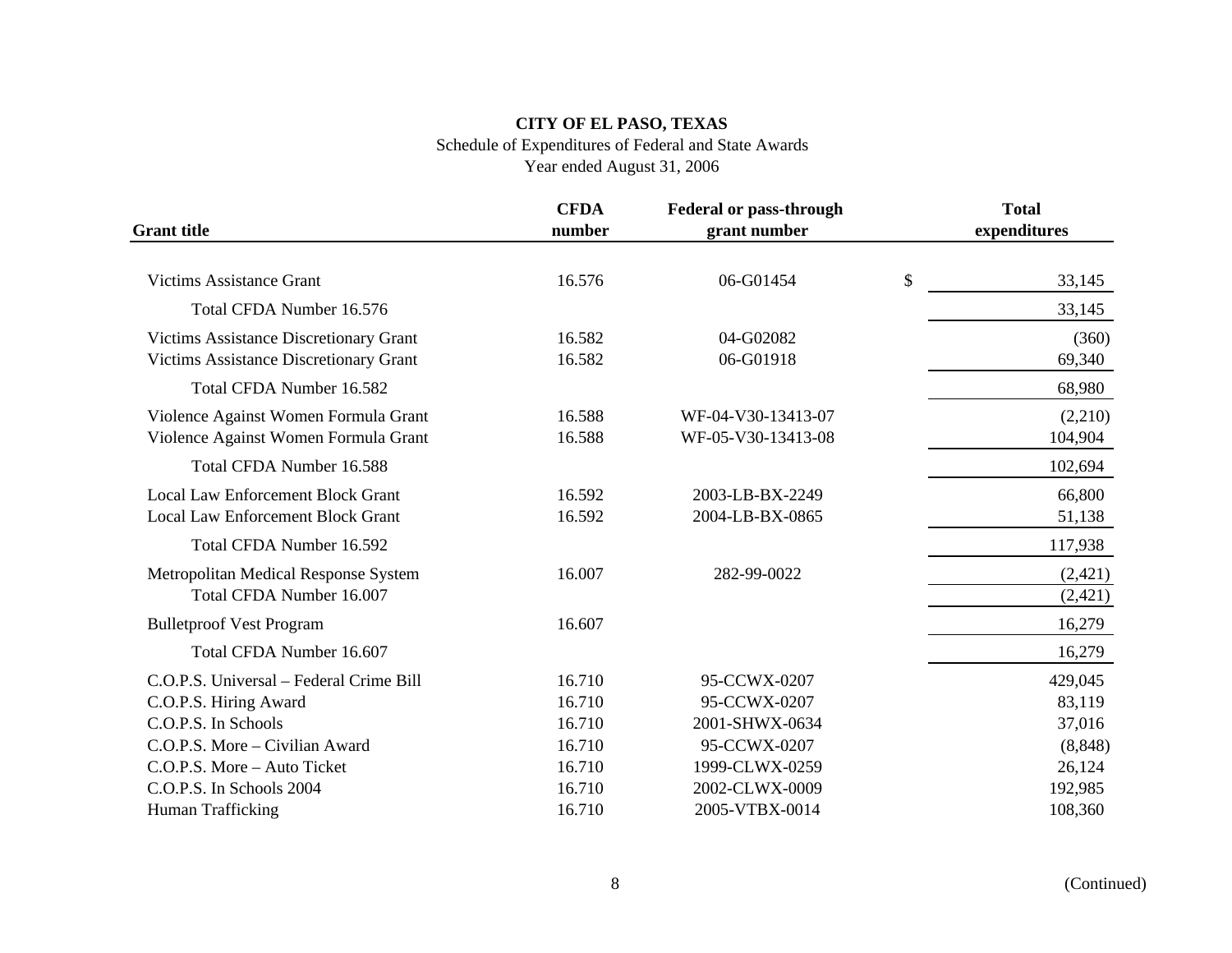# Schedule of Expenditures of Federal and State Awards

|                                                                         | <b>CFDA</b>      | <b>Federal or pass-through</b>   | <b>Total</b>           |
|-------------------------------------------------------------------------|------------------|----------------------------------|------------------------|
| <b>Grant title</b>                                                      | number           | grant number                     | expenditures           |
| C.O.P.S. In Schools – Code Blue 2004<br>COPS Secure Our Schools FY06    | 16.710<br>16.710 | 2004-SHWX-0054<br>2003-CKWX-0444 | \$<br>22,317<br>49,941 |
| Total CFDA Number 16.710                                                |                  |                                  | 940,059                |
| <b>Total U.S. Department of Justice</b>                                 |                  |                                  | 1,390,325              |
| U.S. Department of Labor<br>Youth Offenders Program                     | 17.261           | <b>FY99</b>                      | (1,890)                |
| Total CFDA Number 17.261                                                |                  |                                  | (1,890)                |
| <b>Total U.S. Department of Labor</b>                                   |                  |                                  | (1,890)                |
| <b>U.S. Department of Transportation</b>                                |                  |                                  |                        |
| <b>Airport Improvement Grant</b>                                        | 20.106           | AIP3-48-0077-2002                | 3,377,619              |
| Total CFDA Number 20.106                                                |                  |                                  | 3,377,619              |
| Pass-through State Department of Highways<br>and Public Transportation: |                  |                                  |                        |
| <b>TIP Planning Funds</b>                                               | 20.205           |                                  | 144,643                |
| FHWA/TSDOT/MPO FY00                                                     | 20.205           |                                  | (729)                  |
| BIP Border Improvement Program FY02                                     | 20.205           |                                  | 279,715                |
| <b>BIP New Mexico</b>                                                   | 20.205           |                                  | 6,428                  |
| <b>BIP</b> Local Private                                                | 20.205           |                                  | 4,501                  |
| <b>BIP</b> Airport                                                      | 20.205           |                                  | 7,722                  |
| <b>BIP City</b>                                                         | 20.205           |                                  | 1,279                  |
| FHWA/TXDOT/MPO FY05                                                     | 20.205           |                                  | 103,588                |
| <b>New Mexico Special Studies</b>                                       | 20.205           |                                  | 28,928                 |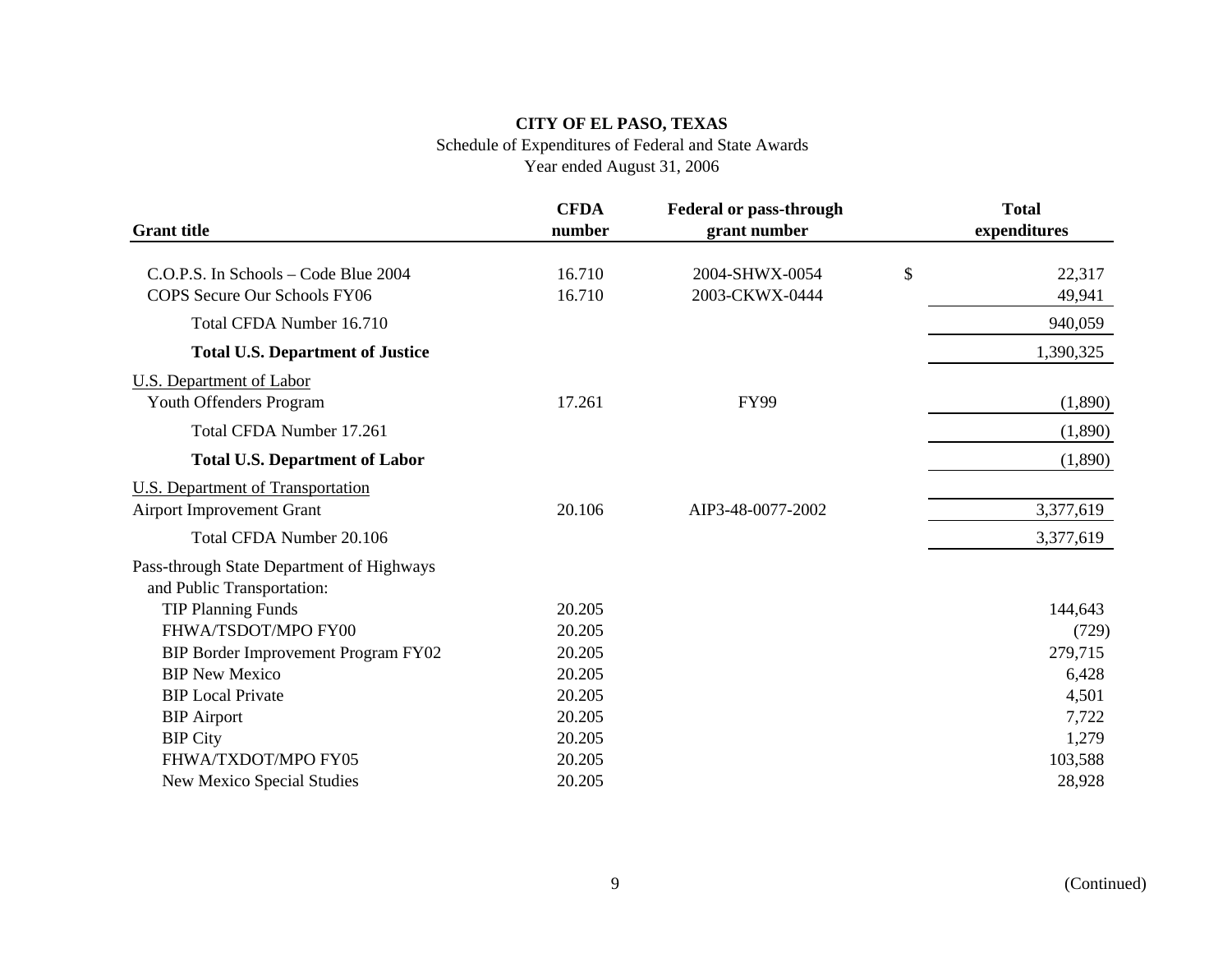# Schedule of Expenditures of Federal and State Awards

|                                                | <b>CFDA</b> | <b>Federal or pass-through</b> | <b>Total</b> |
|------------------------------------------------|-------------|--------------------------------|--------------|
| <b>Grant title</b>                             | number      | grant number                   | expenditures |
| FHWA Border Wizard 05                          | 20.205      |                                | \$<br>4,961  |
| FHWA/NMSH/MPO FY06                             | 20.205      |                                |              |
|                                                |             |                                | 35,429       |
| FHWA/TXDOT/MPO FY06                            | 20.205      |                                | 1,025,560    |
| Total CFDA Number 20.205                       |             |                                | 1,642,025    |
| <b>Federal Transit Formula Grants</b>          | 20.507      | Various                        | 17,700,173   |
| Total CFDA Number 20.507                       |             |                                | 17,700,173   |
| Pass-through State Department of Highways      |             |                                |              |
| and Public Transportation:                     |             |                                |              |
| <b>TXDOT</b> Safe and Sober                    | 20.600      | 585-XXF-6033                   | 73,779       |
| <b>TXDOT Click It or Ticket</b>                | 20.600      | 585-XXF-6117                   | 3,967        |
| <b>TXDOT Safe Communities</b>                  | 20.600      | 585-XXF-6045                   | 37,387       |
| <b>TXDOT</b> Impaired Driving Step             | 20.600      | 585-XXF-6175                   | 104,914      |
| <b>TXDOT</b> PhotoGrammetry                    | 20.600      |                                | 39,180       |
| <b>TXDOT</b> Comprehensive Step                | 20.600      | 586-XXF-6027                   | 508,505      |
| <b>TXDOT Click It or Ticket</b>                | 20.600      | 586-XXF-6152                   | 39,581       |
| <b>TXDOT Safe Communities</b>                  | 20.600      | 586-XXF-6056                   | 95,308       |
| <b>TXDOT Safe Communities FY07</b>             | 20.600      | 587-XXF-6107                   | 861          |
| <b>TXDOT Communities Step FY07</b>             | 20.600      | 587-XXF-6048                   | 4,466        |
| <b>TXDOT</b> Impaired FY07                     | 20.600      | 586-XXF-9199                   | 1,732        |
| Total CFDA Number 20.600                       |             |                                | 909,680      |
| <b>Total U.S. Department of Transportation</b> |             |                                | 23,629,497   |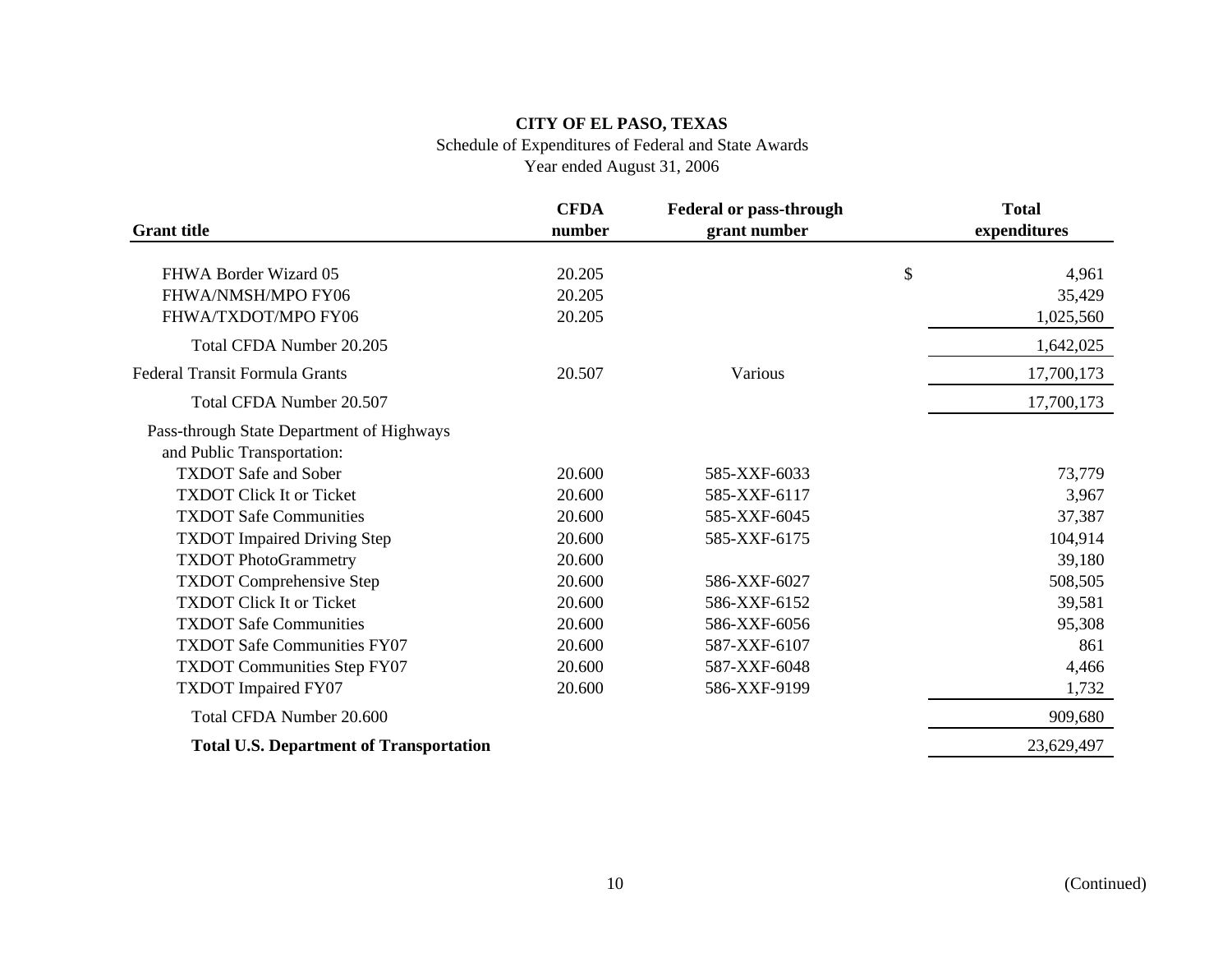# Schedule of Expenditures of Federal and State Awards

|                                                | <b>CFDA</b> | <b>Federal or pass-through</b> | <b>Total</b>  |
|------------------------------------------------|-------------|--------------------------------|---------------|
| <b>Grant title</b>                             | number      | grant number                   | expenditures  |
| <b>Environmental Protection Agency</b>         |             |                                |               |
| Pass-through Texas Commission on Environmental |             |                                |               |
| Quality:                                       |             |                                |               |
| <b>TCEQ Air Pollution</b>                      | 66.001      |                                | \$<br>185,874 |
| <b>TCEQ Air Pollution</b>                      | 66.001      | A-006154-04-0                  | (33)          |
| <b>TCEQ Air Pollution</b>                      | 66.001      | A-006154-05-0                  | 22,623        |
| <b>TCEQ PM Sampling</b>                        | 66.001      | 585-5-55865                    | 2,412         |
| <b>TCEQ Whole Air Pollution</b>                | 66.001      | 585-5-55897                    | 428,057       |
| <b>TCEQ Pass Through</b>                       | 66.001      | 585-4-55824                    | 4,616         |
| <b>EPA Air Quality</b>                         | 66.001      | 585-5-55886                    | 1,458         |
| <b>TCEQ Pass Through</b>                       | 66.001      | 582-6-72616                    | 132,231       |
| <b>EPA Air Quality</b>                         | 66.001      | 582-6-74391                    | 391,378       |
| <b>TCEQ Whole Air Pollution</b>                | 66.001      |                                | (29)          |
| <b>TCEQ PM Sampling</b>                        | 66.001      | 582-5-55865                    | 40,755        |
| <b>EPA Air Quality</b>                         | 66.001      | 582-5-55586                    | 25,231        |
| <b>EPA Juarez Monitoring</b>                   | 66.001      |                                | 78,311        |
| <b>USMBHA Media Education Grant</b>            | 66.001      |                                | 7,905         |
| Total CFDA Number 66.001                       |             |                                | 1,320,789     |
| <b>Brownsfield Site Assessment</b>             | 66.811      | BP-9868-6001-0                 | 858           |
| Total CFDA Number 66.811                       |             |                                | 858           |
| Pass-through Texas Department of Health:       |             |                                |               |
| <b>TDH Vector Initiative</b>                   | 66.708      | 746007499A-2005-03             | 7,482         |
| TDH Vector Initiative                          | 66.708      | 746007499A-2006-03             | 10,417        |
| Total CFDA Number 66.708                       |             |                                | 17,899        |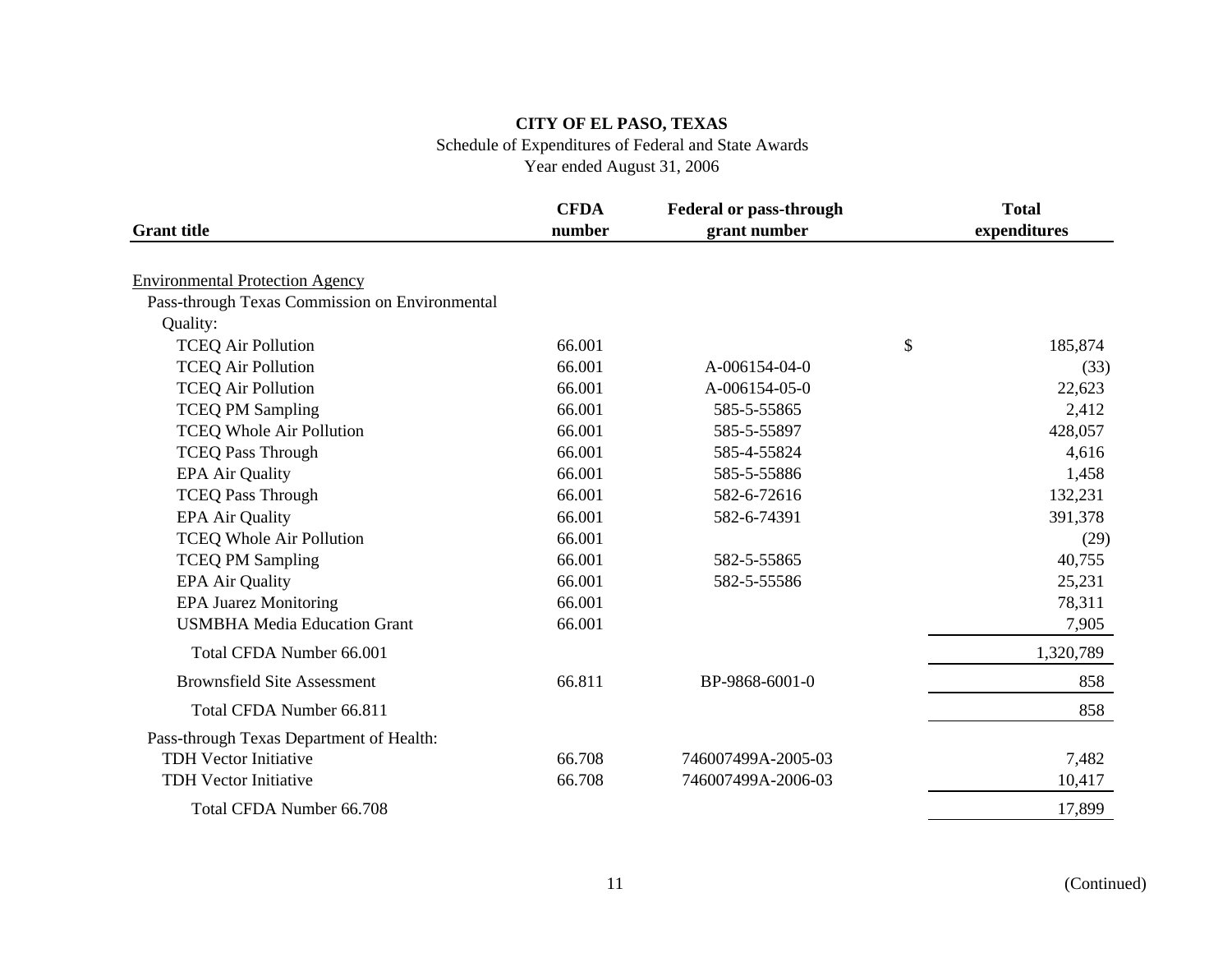# Schedule of Expenditures of Federal and State Awards

|                                                 | <b>CFDA</b> | <b>Federal or pass-through</b> | <b>Total</b> |
|-------------------------------------------------|-------------|--------------------------------|--------------|
| <b>Grant title</b>                              | number      | grant number                   | expenditures |
|                                                 |             |                                |              |
| <b>TDH</b> Asbestos                             | 66.801      | 746007499A-2005-08             | \$<br>34,215 |
| <b>TDH</b> Asbestos                             | 66.801      | 746007499C-2006-01             | 106,917      |
| <b>TDH</b> Asbestos                             | 66.801      | 746007499-2006-10              | (661)        |
| <b>TDH</b> Asbestos                             | 66.801      | 746007499-2006-10              | 41,520       |
| Total CFDA Number 66.801                        |             |                                | 181,991      |
| <b>Total Environmental Protection Agency</b>    |             |                                | 1,521,537    |
| Corporation for National and Community Service  |             |                                |              |
| Pass-through Texas Department of Aging:         |             |                                |              |
| Foster Grandparent Program                      | 94.011      | 01-SFW-TX004                   | 68,835       |
| <b>Foster Grandparent Program</b>               | 94.011      | 04-SFW-TX008                   | 495,486      |
| Total CFDA Number 94.011                        |             |                                | 564,321      |
| <b>Retired Seniors Volunteer Program</b>        | 94.002      | 02-SRW-TX016                   | 19           |
| <b>Retired Seniors Volunteer Program</b>        | 94.002      | 04-SRW-TX016                   | 77,442       |
| <b>Retired Seniors Volunteer Program</b>        | 94.002      | 05-SRW-TX007                   | 157,340      |
| Total CFDA Number 94.002                        |             |                                | 234,801      |
| <b>Total Corporation for National and</b>       |             |                                |              |
| <b>Community Service</b>                        |             |                                | 799,122      |
| Department of Homeland Security                 |             |                                |              |
| Pass-through Texas Department of Public Safety: |             |                                |              |
| Operations and Safety Program FY06              | 97.004      | EMW-2005-FG-08972              | 1,120,000    |
| Firefighter Grant Program                       | 97.004      | EMW-2004-FG-07278              | 974,801      |
| Total CFDA Number 97.004                        |             |                                | 2,094,801    |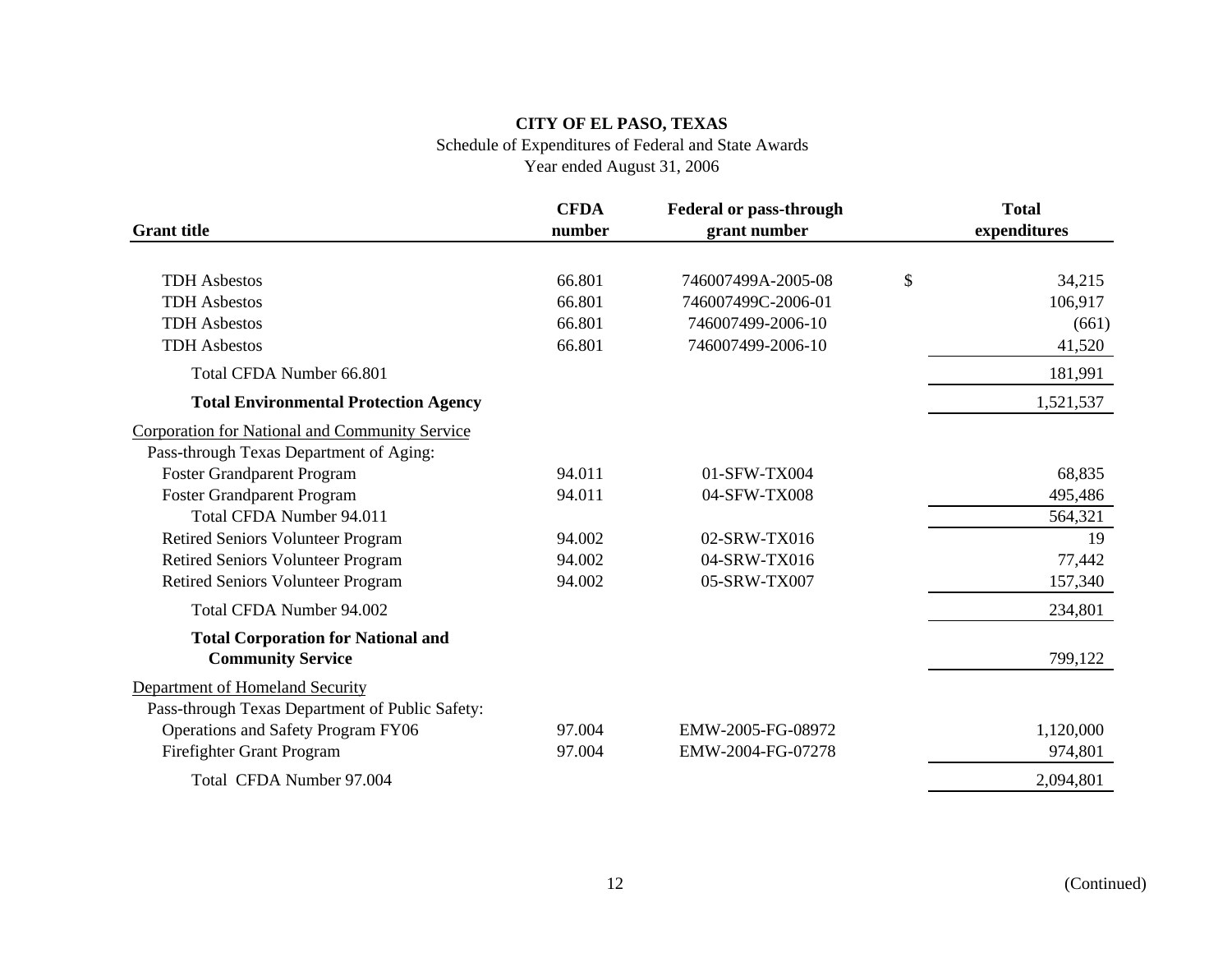# Schedule of Expenditures of Federal and State Awards

| <b>Grant title</b>                                                                                                | <b>CFDA</b><br>number      | <b>Federal or pass-through</b><br>grant number | <b>Total</b><br>expenditures |
|-------------------------------------------------------------------------------------------------------------------|----------------------------|------------------------------------------------|------------------------------|
| FEMA - Hurricane Katrina<br>Hurricane Rita Evacuee                                                                | 97.036<br>97.036           | 3216-EM-TX<br>3216-EM-TX                       | \$<br>2,647,817<br>517,878   |
| Total CFDA Number 97.036                                                                                          |                            |                                                | 3,165,695                    |
| Fire Special Operations – EPA<br>Operations and Safety Program FY06                                               | 97.044<br>97.044           | EMW-2005-FG-08972                              | 4,563<br>1,477,490           |
| Total CFDA Number 97.044                                                                                          |                            |                                                | 1,482,053                    |
| <b>MMRS</b> Sustainment<br><b>MMRS Capability Assessment</b><br><b>MMRS 03 Contract</b>                           | 97.071<br>97.071<br>97.071 | EMW-2004-FP-02039                              | 114,953<br>172,618<br>24,168 |
| Total CFDA Number 97.071                                                                                          |                            |                                                | 311,739                      |
| TEEK 2004 SHSP<br><b>TEEX LETPP</b>                                                                               | 97.074<br>97.074           | 2004-GE-T4-0015                                | 308,141<br>63,004            |
| Total CFDA Number 97.074                                                                                          |                            |                                                | 371,145                      |
| <b>Emergency Management FY2005</b><br><b>Emergency Management FY2006</b><br><b>MMRS</b> – Medical Response System | 97.042<br>97.042<br>97.042 | EMT-2005-GR-0106<br>EMT-2006-GR-0107           | 21,379<br>249,346<br>150,875 |
| Total CFDA Number 97.042                                                                                          |                            |                                                | 421,600                      |
| <b>Total Department of Homeland</b><br><b>Security</b>                                                            |                            |                                                | 7,847,033                    |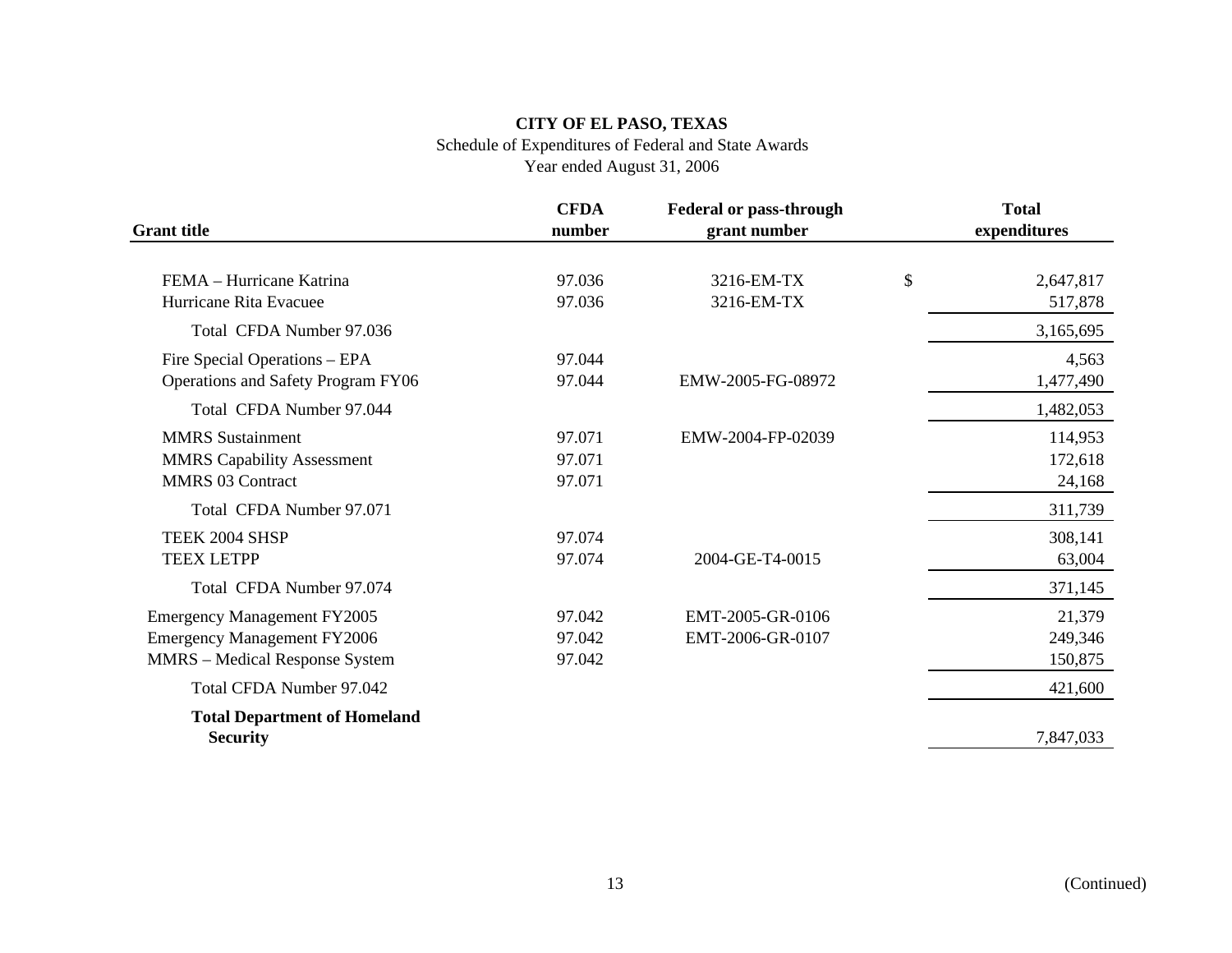# Schedule of Expenditures of Federal and State Awards

| <b>Grant title</b>                                  | <b>CFDA</b><br>number | <b>Federal or pass-through</b><br>grant number | <b>Total</b><br>expenditures |
|-----------------------------------------------------|-----------------------|------------------------------------------------|------------------------------|
|                                                     |                       |                                                |                              |
| U.S. Department of Education                        |                       |                                                |                              |
| Pass-through Texas State Library:                   |                       |                                                |                              |
| Library Services - TTPLS                            | 84.034                | 470-02-005                                     | \$<br>(377)                  |
| Library Services - TTPLS                            | 84.034                | 476-01-005                                     | (97)                         |
| Library Services - TTPLS                            | 84.034                | 470-04-005                                     | (414)                        |
| Library Services - TTPLS                            | 84.034                | 470-06-005                                     | 363,681                      |
| Library Services - TTPLS                            | 84.034                | 470-07-005                                     | 64                           |
| Total CFDA Number 84.034                            |                       |                                                | 362,857                      |
| <b>Total U.S. Department of Education</b>           |                       |                                                | 362,857                      |
| <b>U.S. Office of Library Services</b>              |                       |                                                |                              |
| <b>Technical Assistance Negotiated Grant</b>        | 45.310                | 476-01-015                                     | (100)                        |
| <b>Technical Assistance Negotiated Grant</b>        | 45.310                | 476-04-015                                     | (128)                        |
| <b>Technical Assistance Negotiated Grant</b>        | 45.310                | 476-05-015                                     | 70,461                       |
| Total CFDA Number 45.310                            |                       |                                                | 70,233                       |
| <b>Total U.S. Office of Library Sciences</b>        |                       |                                                | 70,233                       |
| <b>U.S. Department of Health and Human Services</b> |                       |                                                |                              |
| HHSC - Substance Abuse Grant                        | 93.243                | 1H79-SM-54759-01                               | 78,039                       |
| Total CFDA Number 93.243                            |                       |                                                | 78,039                       |
| <b>Center for Disease Control</b>                   |                       |                                                |                              |
| <b>CDC TB Outreach</b>                              | 93.116                | 7460007499-02-04                               | (75)                         |
| <b>CDC TB Outreach</b>                              | 93.116                | 7460007499-02-05                               | 86,752                       |
| <b>CDC TB Outreach</b>                              | 93.116                | 7460007499-2007-01                             | 155,851                      |
| Total CFDA Number 93.116                            |                       |                                                | 242,528                      |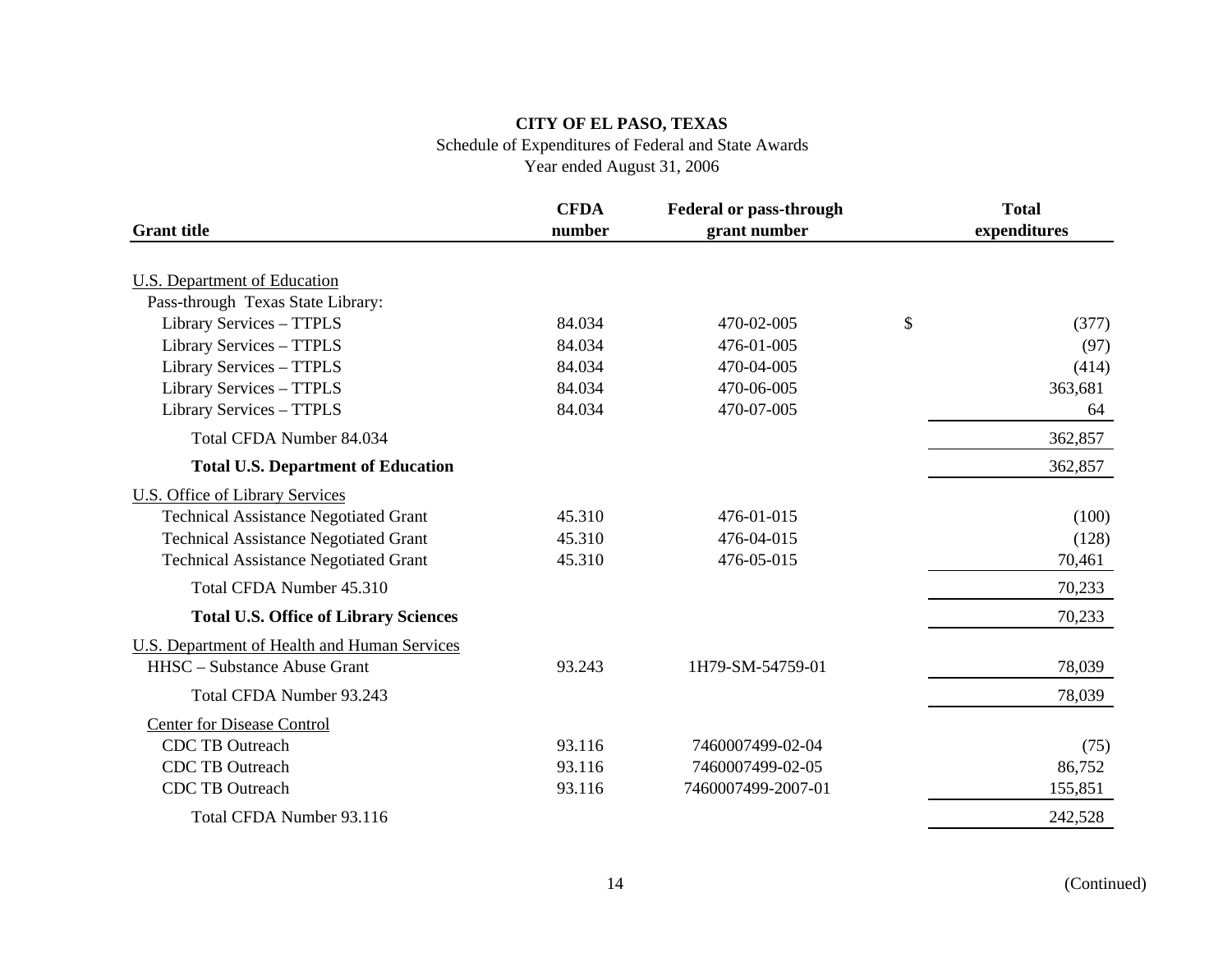# Schedule of Expenditures of Federal and State Awards

| <b>Grant title</b>                          | <b>CFDA</b><br>number | <b>Federal or pass-through</b><br>grant number | <b>Total</b><br>expenditures |
|---------------------------------------------|-----------------------|------------------------------------------------|------------------------------|
|                                             |                       |                                                |                              |
| <b>HIV Surveillance</b>                     | 93.944                | 7460007499-2005-01                             | \$<br>3,697                  |
| <b>HIV Surveillance</b>                     | 93.944                |                                                | 12,365                       |
| <b>HIV Surveillance</b>                     | 93.944                | 7460007499-2006-04                             | 21,369                       |
| <b>HIV Surveillance</b>                     | 93.944                | 7460007499-2007-03                             | 9,656                        |
| Total CFDA Number 93.944                    |                       |                                                | 47,087                       |
| Title V Fees - FY05                         | 93.994                | 746007499A-2005-02                             | 1,195                        |
| Title V Fees - FY05                         | 93.994                | 746007499A-2006-01                             | 168,681                      |
| Total CFDA Number 93.994                    |                       |                                                | 169,876                      |
| <b>Public Health Preparedness</b>           | 93.283                | 7460007499-2005-13                             | 25,982                       |
| Lab Bio Terrorism Preparedness              | 93.283                | 7460007499-2005-13A                            | 6,911                        |
| Lab Bio Terrorism Preparedness              | 93.283                | 7460007499-2006-08                             | 257,698                      |
| Lab Bio Terrorism Preparedness              | 93.283                | 7460007499-2006-07                             | 897,729                      |
| Total CFDA Number 93.283                    |                       |                                                | 1,188,320                    |
| Childhood Lead Poisoning Prevention Program | 93.197                | 7460007499-2005-05                             | (5, 543)                     |
| Childhood Lead Poisoning Prevention Program | 93.197                | 7460007499-2006-02                             | 35,000                       |
| Total CFDA Number 93.197                    |                       |                                                | 29,457                       |
| Health Care and Other Facilities            |                       |                                                |                              |
| Medical Examiner Facility Renovation        | 93.887                |                                                | 225,287                      |
| 211 Area Information Center 06              | 93.887                | HHSC 529-06-004-00018B                         | 47,462                       |
| Food Safety Education Grant - HHS           | 93.887                |                                                | 6,000                        |
| Border Health - Dental                      | 93.887                |                                                | 7,184                        |
| Total CFDA Number 93.887                    |                       |                                                | 285,933                      |
|                                             |                       |                                                |                              |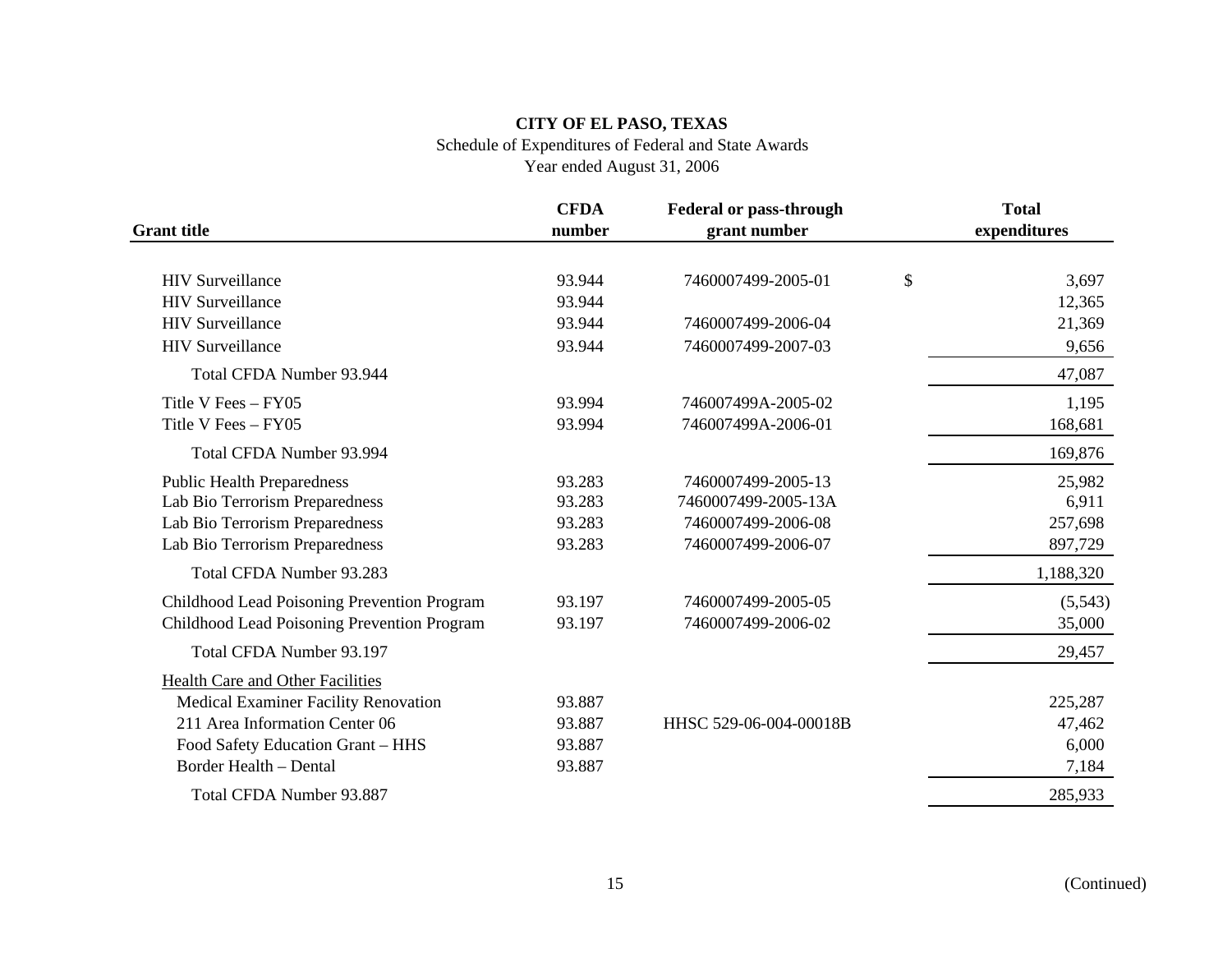# Schedule of Expenditures of Federal and State Awards

|                                                                                        | <b>CFDA</b>      | <b>Federal or pass-through</b> | <b>Total</b>              |
|----------------------------------------------------------------------------------------|------------------|--------------------------------|---------------------------|
| <b>Grant title</b>                                                                     | number           | grant number                   | expenditures              |
| <b>Sexually Transmitted Diseases</b><br><b>HRSA Health Facilities</b>                  | 93.940<br>93.940 | 7460007499-2007-02             | \$<br>94,561<br>1,049,125 |
| Total CFDA Number 93.940                                                               |                  |                                | 1,143,686                 |
| Pass-through Texas Department of Health:<br>CDC Nonmonetary Assistance - Immunizations | 93.268           |                                | 2,132,736                 |
| Total CFDA Number 93.268                                                               |                  |                                | 2,132,736                 |
| <b>Total U.S. Department of Health and</b><br><b>Human Services</b>                    |                  |                                | 5,317,662                 |
| <b>Executive Office of the President</b>                                               |                  |                                |                           |
| HIDTA - Airport Task Force                                                             | 7.000            | I4-PSWP-574                    | 8,545                     |
| HIDTA - STING                                                                          | 7.000            | I5-PSWP-574                    | 767,996                   |
| HIDTA - STING - DHI                                                                    | 7.000            | I5-PSWP-574                    | 39,690                    |
| HIDTA - STING - RDI                                                                    | 7.000            | I5-PSWP-574                    | 1,327                     |
| HIDTA - STING                                                                          | 7.000            | I6-PSWP-574                    | 380,374                   |
| HIDTA - ENTERPRISE                                                                     | 7.000            | I4-PSWP-574                    | 670                       |
| HIDTA - ENTERPRISE 2005                                                                | 7.000            | I5-PSWP-574                    | 9,783                     |
| HIDTA - ENTERPRISE 2006                                                                | 7.000            | I6-PSWP-574                    | 7,113                     |
| <b>HIDTA-GRAB</b>                                                                      | 7.000            | I1-PSWP-574                    | 61                        |
| HIDTA - GRAB                                                                           | 7.000            | I4-PSWP-574                    | 47,909                    |
| HIDTA - GRAB-CPOTS                                                                     | 7.000            | I4-PSWP-999                    | 10,685                    |
| HIDTA - Hijack FY2002                                                                  | 7.000            | I2-PSWP-552                    | 42                        |
| HIDTA – Intelligence Initiative FY2004                                                 | 7.000            | I4-PSWP-574                    | 2,557                     |
| HIDTA - Intelligence Initiative FY2005                                                 | 7.000            | I5-PSWP-574                    | 107,203                   |
| HIDTA - Intelligence Initiative FY2006                                                 | 7.000            | I6-PSWP-574                    | 17,921                    |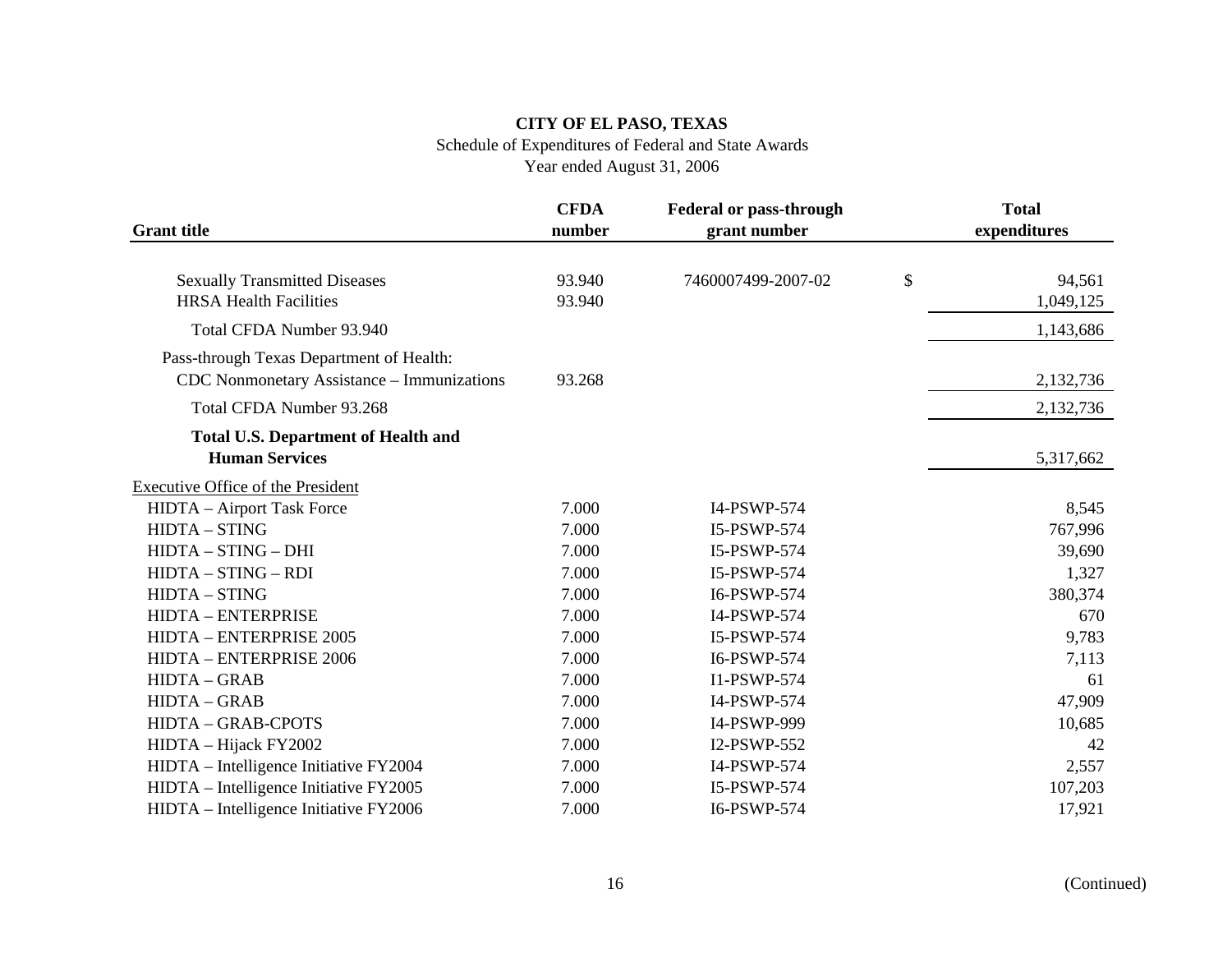Schedule of Expenditures of Federal and State Awards

|                                                | <b>CFDA</b> | <b>Federal or pass-through</b> | <b>Total</b> |
|------------------------------------------------|-------------|--------------------------------|--------------|
| <b>Grant title</b>                             | number      | grant number                   | expenditures |
|                                                |             |                                |              |
| <b>HIDTA</b> – Source City Narcotics           | 7.000       | I4-PSWP-574                    | \$<br>10,753 |
| HIDTA – Multiagency FY2004                     | 7.000       | I4-PSWP-574                    | 14,081       |
| HIDTA - Multiagency FY2005                     | 7.000       | I5-PSWP-574                    | 163,574      |
| HIDTA – Multiagency FY2006                     | 7.000       | I6-PSWP-574                    | 9,205        |
| HIDTA – Stash House Initiative FY2004          | 7.000       | I4-PSWP-574                    | 6,276        |
| HIDTA – Stash House Initiative FY2005          | 7.000       | I5-PSWP-574                    | 234,913      |
| HIDTA – Stash House Initiative FY2005 – DHI    | 7.000       | I5-PSWP-574                    | 22,532       |
| HIDTA – Stash House Initiative FY2006          | 7.000       | I6-PSWP-574                    | 164,617      |
| HIDTA - Transportation 2004                    | 7.000       | I4-PSWP-574                    | (27)         |
| HIDTA - Transportation 2005                    | 7.000       | I5-PSWP-574                    | 14,250       |
| HIDTA - Transportation 2006                    | 7.000       | I6-PSWP-574                    | 3,208        |
| HIDTA - OCDETF FY07                            | 7.000       | SWTX W0377H M7-06-0016         | 5,686        |
| $HIDTA - Fugitive FY06$                        | 7.000       | I6-PSWP-574                    | 732          |
| <b>Total Executive Office of the President</b> |             |                                | 2,051,676    |
| <b>Total Federal Awards</b>                    |             |                                | 77,373,737   |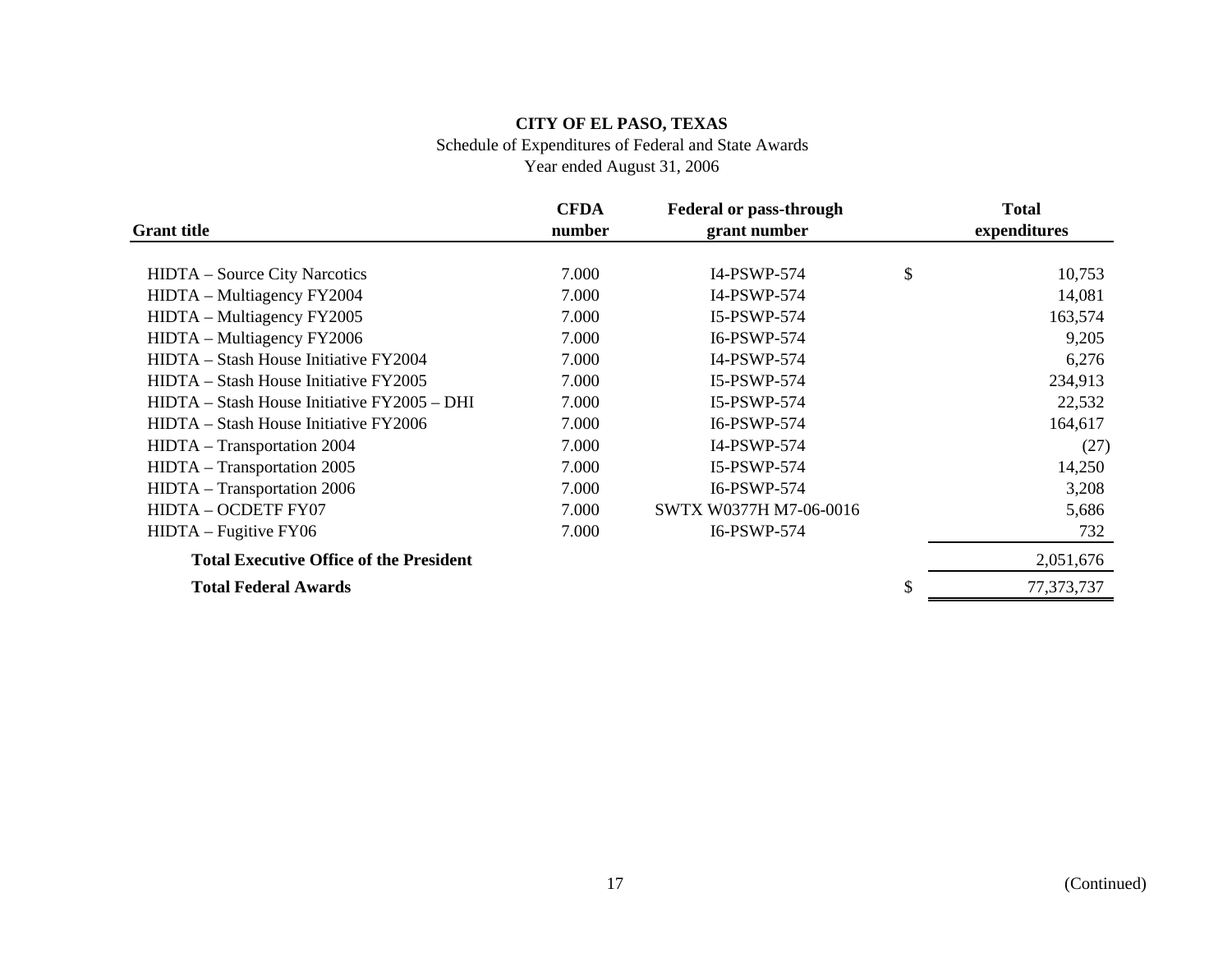# Schedule of Expenditures of Federal and State Awards

| <b>Grant title</b>                                      | <b>State</b><br>grant number | <b>Total</b><br>expenditures |
|---------------------------------------------------------|------------------------------|------------------------------|
| <b>STATE AWARDS</b>                                     |                              |                              |
| <b>Texas State Library and Archive Commission</b>       |                              |                              |
| <b>E-Rate Library Funds</b>                             |                              | \$<br>31,651                 |
| Loan Star Libraries Grant                               | 442-07153                    | 48,583                       |
| <b>Total Texas State Library and Archive Commission</b> |                              | 80,234                       |
| <b>Texas Arts Council</b>                               |                              |                              |
| TCA Subgranting and Admin FY2006                        |                              | 11,850                       |
| TCA Subgranting and Admin FY2006                        |                              | 27,357                       |
| <b>Total Texas Arts Council</b>                         |                              | 39,207                       |
| <b>Texas Department of Aging</b>                        |                              |                              |
| Foster Grandparent Program                              | 05-SFWTX-008                 | 3,211                        |
| Retired Seniors Volunteer Program                       | 05-SRWTX-024                 | 27,972                       |
| <b>Total Texas Department of Aging</b>                  |                              | 31,183                       |
| Texas Health and Human Services Commission              |                              |                              |
| TDH - Tuberculosis                                      | 7460007499-20056-07A         | 20,369                       |
| TDH - Tuberculosis                                      | 7460007499-2006-06           | 499,178                      |
| <b>Total Tuberculosis</b>                               |                              | 519,547                      |
| 211 Area Information Center                             |                              | 63,798                       |
| Total Office of Border Health                           |                              | 63,798                       |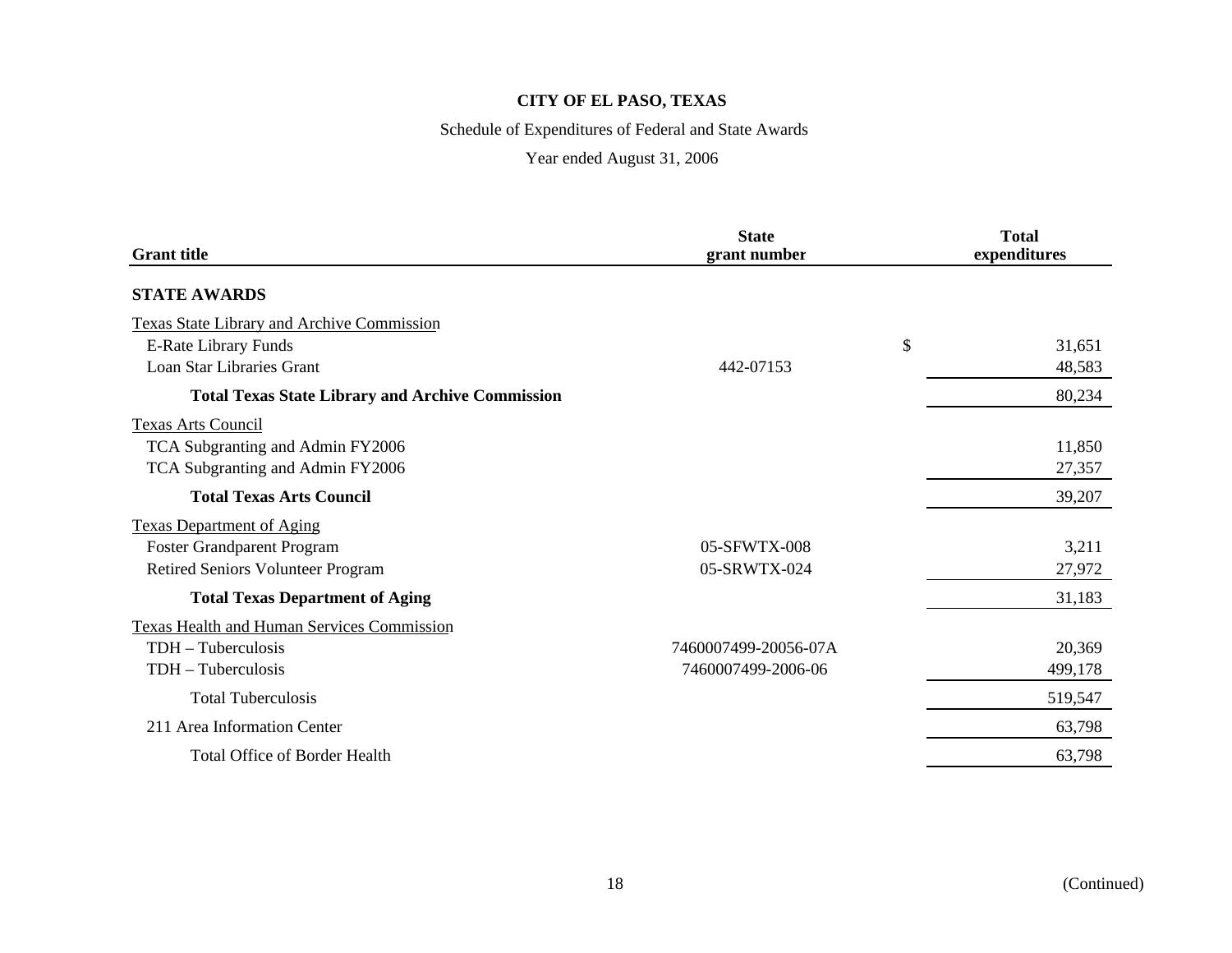# Schedule of Expenditures of Federal and State Awards

| <b>Grant title</b>                                           | <b>State</b><br>grant number               | <b>Total</b><br>expenditures |
|--------------------------------------------------------------|--------------------------------------------|------------------------------|
| <b>HIV</b> Surveillance                                      | 7460007499-2004-06                         | \$<br>586                    |
| <b>HIV</b> Surveillance                                      |                                            | (237)                        |
| <b>Total HIV Surveillance</b>                                |                                            | 349                          |
| $STD - Admin$                                                |                                            | (9)                          |
| Total STD - Admin                                            |                                            | (9)                          |
| TDH Office Regional Planning<br>TDH Office Regional Planning | 7460007499-2004-13A<br>7460007499-2005-10A | 160,641<br>2,464             |
| <b>Total Office Regional Planning</b>                        |                                            | 163,105                      |
| $TDH - Immunization$<br>TDH - Immunization                   | 7460007499-2005-03C                        | 56,119<br>(3,092)            |
| TDH - Immunization<br>Immunizations FY07 DSH                 | 7460007499-2006-05                         | 1,171,038<br>58              |
| Total TDH - Immunization                                     |                                            | 1,224,123                    |
| Carryover Title V - FY04<br>Title V Fees - Carryover         |                                            | 6,055<br>204,227             |
| <b>Total Bureau of Clinical and Nutritional Services</b>     |                                            | 210,282                      |
| <b>TDH</b> Asbestos                                          | 7460007499-2005-12C                        | 6,207                        |
| <b>Total TDH Asbestos</b>                                    |                                            | 6,207                        |
| <b>Public Health Preparedness</b>                            | 7460007499-2004-10                         | (123)                        |
| <b>Total Public Health Preparedness</b>                      |                                            | (123)                        |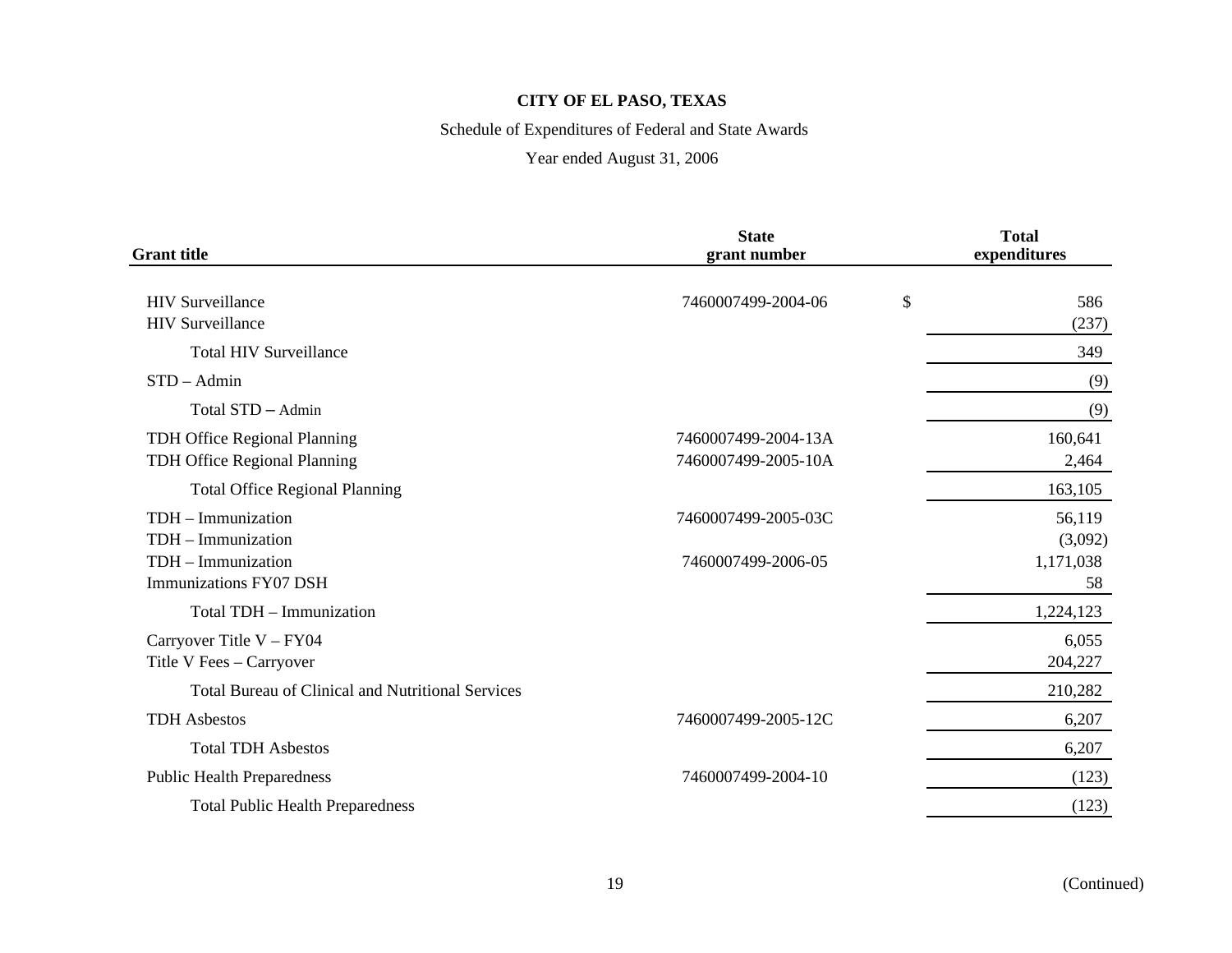# Schedule of Expenditures of Federal and State Awards

| <b>Grant title</b>                                      | <b>State</b><br>grant number | <b>Total</b><br>expenditures |
|---------------------------------------------------------|------------------------------|------------------------------|
|                                                         |                              |                              |
| <b>Sexually Transmitted Diseases</b>                    | 7460007499-2005-02           | \$<br>62,979                 |
| <b>Sexually Transmitted Diseases</b>                    | 7460007499-2005-02B          | 685                          |
| <b>Total Sexually Transmitted Diseases</b>              |                              | 63,664                       |
| <b>Total Texas Health and Human Services Commission</b> |                              | 2,250,952                    |
| <b>Texas Commission on Environmental Quality</b>        |                              |                              |
| Air Quality                                             | 582-4-64435                  | (324)                        |
| Air Quality Compliance                                  | 582-4-64435                  | 12,029                       |
| <b>Emissions Reduction Incentive</b>                    |                              | 1,475,000                    |
| <b>Total Air Quality</b>                                |                              | 1,486,705                    |
| Pass-through Rio Grande Council of Governments          |                              |                              |
| Litter and Illegal Clean-up and Community               |                              |                              |
| <b>Collection Events</b>                                |                              | 9,048                        |
| Total Pass-through Rio Grande Council                   |                              |                              |
| of Governments                                          |                              | 9,048                        |
| <b>Total Texas Commission on Environmental Quality</b>  |                              | 1,495,753                    |
| Governor's Office of Criminal Justice                   |                              |                              |
| <b>ATPA Border Partners</b>                             | SA-T01-10050-06              | 895,185                      |
| <b>Total ATPA Border Partners</b>                       |                              | 895,185                      |
| <b>Total Governor's Office of Criminal Justice</b>      |                              | 895,185                      |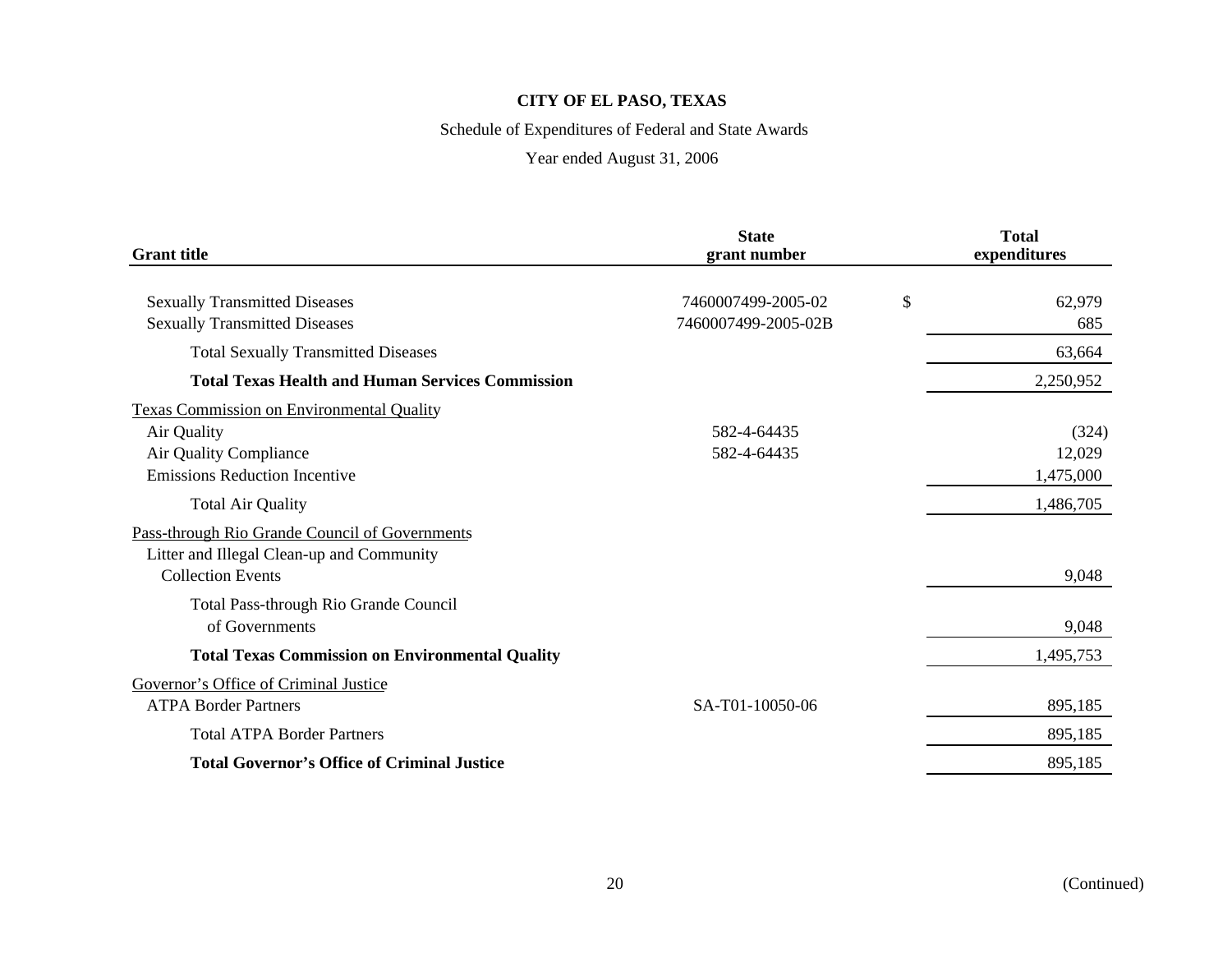# Schedule of Expenditures of Federal and State Awards

# Year ended August 31, 2006

| <b>Grant title</b>                                                                                                      | <b>State</b><br>grant number |     | <b>Total</b><br>expenditures |
|-------------------------------------------------------------------------------------------------------------------------|------------------------------|-----|------------------------------|
| Pass-through City of Dallas<br>Internet Crimes Against Children<br><b>Total Pass-through Crimes Against Children</b>    |                              | \$  | 14,530<br>14,530             |
| Pass-through Texas Forest Service<br><b>Texas Forest Service Tree Inventory</b><br><b>Texas Forest Service Arborist</b> | $02 - 11 - 07$               |     | 267<br>50,493                |
| <b>Total Pass-through Texas Forest Service</b>                                                                          |                              |     | 50,760                       |
| <b>Total State Awards</b>                                                                                               |                              | \$. | 4,857,804                    |
| <b>Total Federal and State Funded Awards</b>                                                                            |                              |     | 82,231,541                   |

See accompanying notes to the schedule of expenditures of federal and state awards.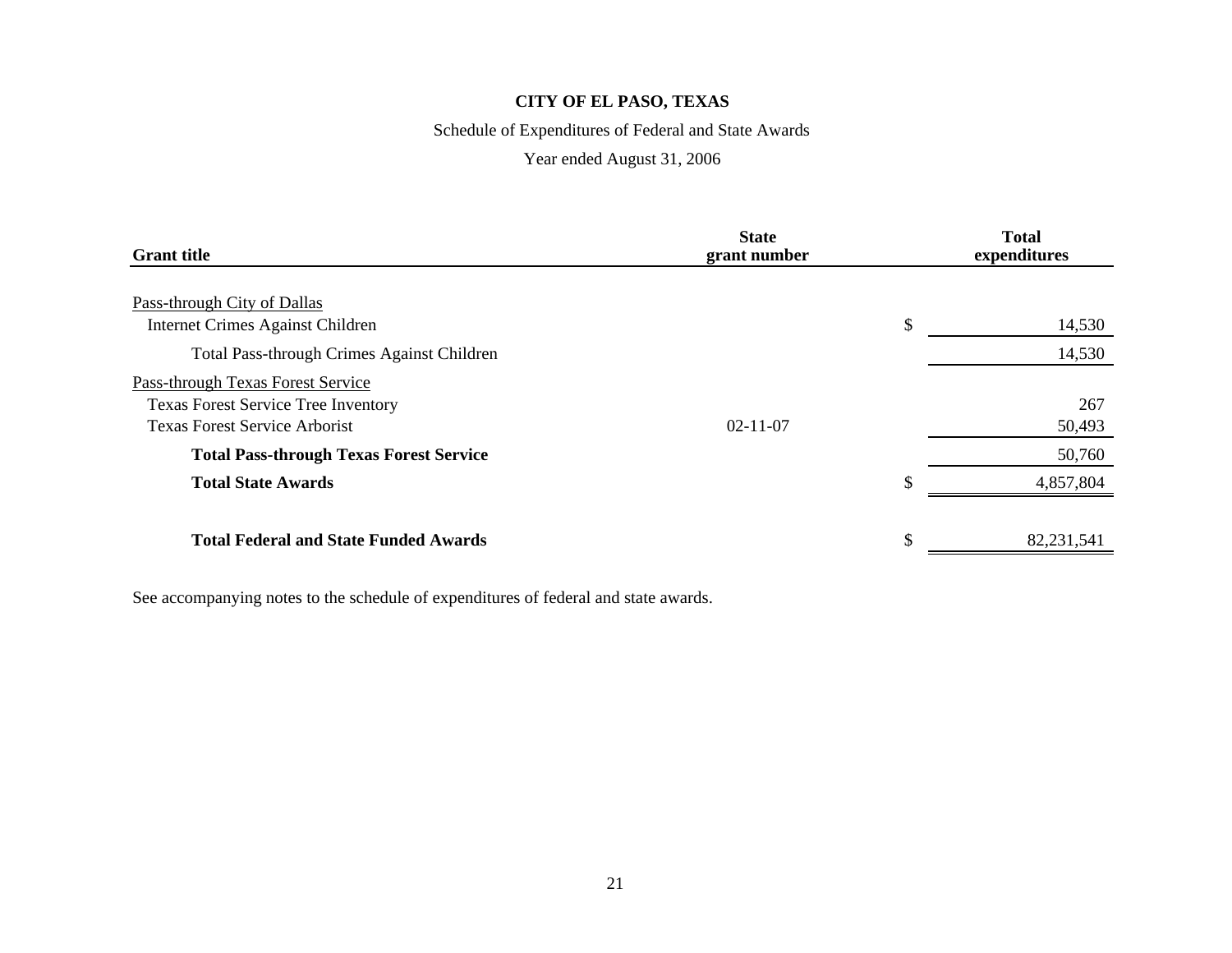#### Notes to the Schedule of Expenditures of Federal and State Awards

August 31, 2006

#### **(1) General**

#### *Overview of the City of El Paso, Texas' Fiscal 2006 Annual Audit*

The City of El Paso, Texas (the City) is the recipient of various federal and state awards. The grant programs are administered by various departments within the City. The activities of these organizations are monitored by City staff to ensure compliance with the requirements of the underlying grants.

The accompanying schedule of expenditures of federal and state awards presents activity of all federal and state financial assistance programs of the City for the year ended August 31, 2006, except for the financial assistance received by the Public Service Utilities Board – City of El Paso. The accompanying schedule of federal and state awards does not include expenditures of the Public Service Board – City of El Paso. The City's reporting entity is defined in note 1(A) to the City's basic financial statements. Federal and state awards received directly from federal and state agencies, as well as federal and state financial assistance passed through other entities, are included on the schedule of expenditures of federal and state awards.

#### **(2) Basis of Accounting**

The accompanying schedule of expenditures of federal and state awards is presented using the cash basis of accounting except for the FAA Airport Improvement grant and the FTA Capital and Planning grants, which use the full accrual basis of accounting.

### **(3) Revolving Loan Programs**

The City administers federal loan programs. These programs are initiated with a grant of federal funds and are sustained after the original money is disbursed in loans by using principal payments for subsequent loans to qualified borrowers. The interest received is considered to be program income and is used to pay administrative costs associated with the programs as well as for subsequent loans. As of August 31, 2006, outstanding principal balances of these loans were as follows:

| Federal grantor/program title                | Federal<br>CFDA No. |     | Loans receivable<br>principal |
|----------------------------------------------|---------------------|-----|-------------------------------|
| Department of Housing and Urban Development: |                     |     |                               |
| <b>Community Development Block Grant</b>     | 14.218              | \$. | 13,027,658                    |
| Lomalinda                                    | 14.218              |     | 21,972                        |
| Home Investment Partnerships                 | 14.239              |     | 24,057,770                    |
| Total revolving loans                        |                     | S   | 37,107,400                    |

#### **(4) Commodities**

The Texas Department of Health provided vaccines to the El Paso City – County Health Department. All vaccines are funded by the Center for Disease Control in the amount of \$2,132,736 as shown in the schedule of expenditures of federal and state awards.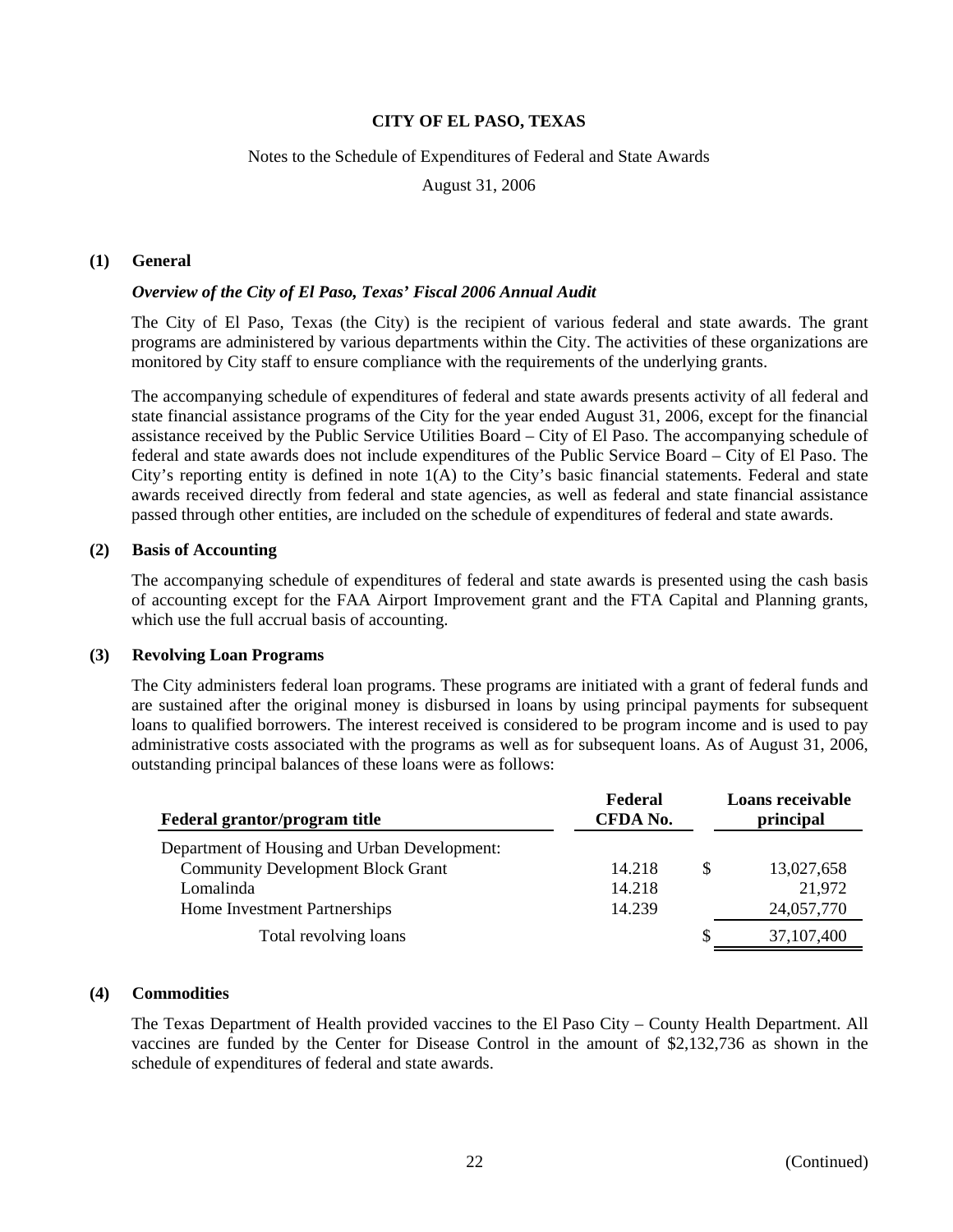#### Notes to the Schedule of Expenditures of Federal and State Awards

August 31, 2006

#### **(5) Federal Loan**

During fiscal year ended August 31, 1992, the City received a \$3,000,000 federal loan for construction work on the International Zaragosa Bridge. The balance of the loan at August 31, 2006 is \$1,550,000.

There are no significant continuing compliance requirements.

#### **(6) Adjustments to Revenue and Expenditures**

The accompanying schedule reflects certain adjustments resulting from final adjustments to closed grants and transfers between grants. As a result, certain grants show negative expenditures.

#### **(7) Relationship to Financial Statements**

Federal and state financial assistance programs are reported in the City's financial statements primarily in the Community Development Block Grants and Other Governmental Funds. Certain programs are included in the enterprise funds, of which certain grants are reported as capital contributions in the Income (Loss) Before Capital Contributions and Transfers section of the Statement of Revenue, Expenses, and Changes in Fund Net Assets (Deficit) Proprietary Funds.

#### **(8) Relationship to Federal and State Financial Reports**

Amounts reported in the accompanying schedule of expenditures of federal and state awards may not agree with the amounts reported in the related federal and state financial reports filed with grantor agencies because of accruals that would be included in the subsequent reports filed with the agencies.

#### **(9) Funds Passed Through to Subrecipients**

#### *(a) Federal Funds*

During the fiscal year ended August 31, 2006, the City passed through \$1,440,756 of Community Development Block Grant funds (CFDA No. 14.218), \$5,178,023 of Empowerment Zone funds (CFDA No. 14.244), and \$375,857 of Emergency Shelter grant funds (CFDA No. 14.231) for subrecipient expenditures.

#### *(b) State of Texas Funds*

No State of Texas funds were passed through to subrecipients in 2006.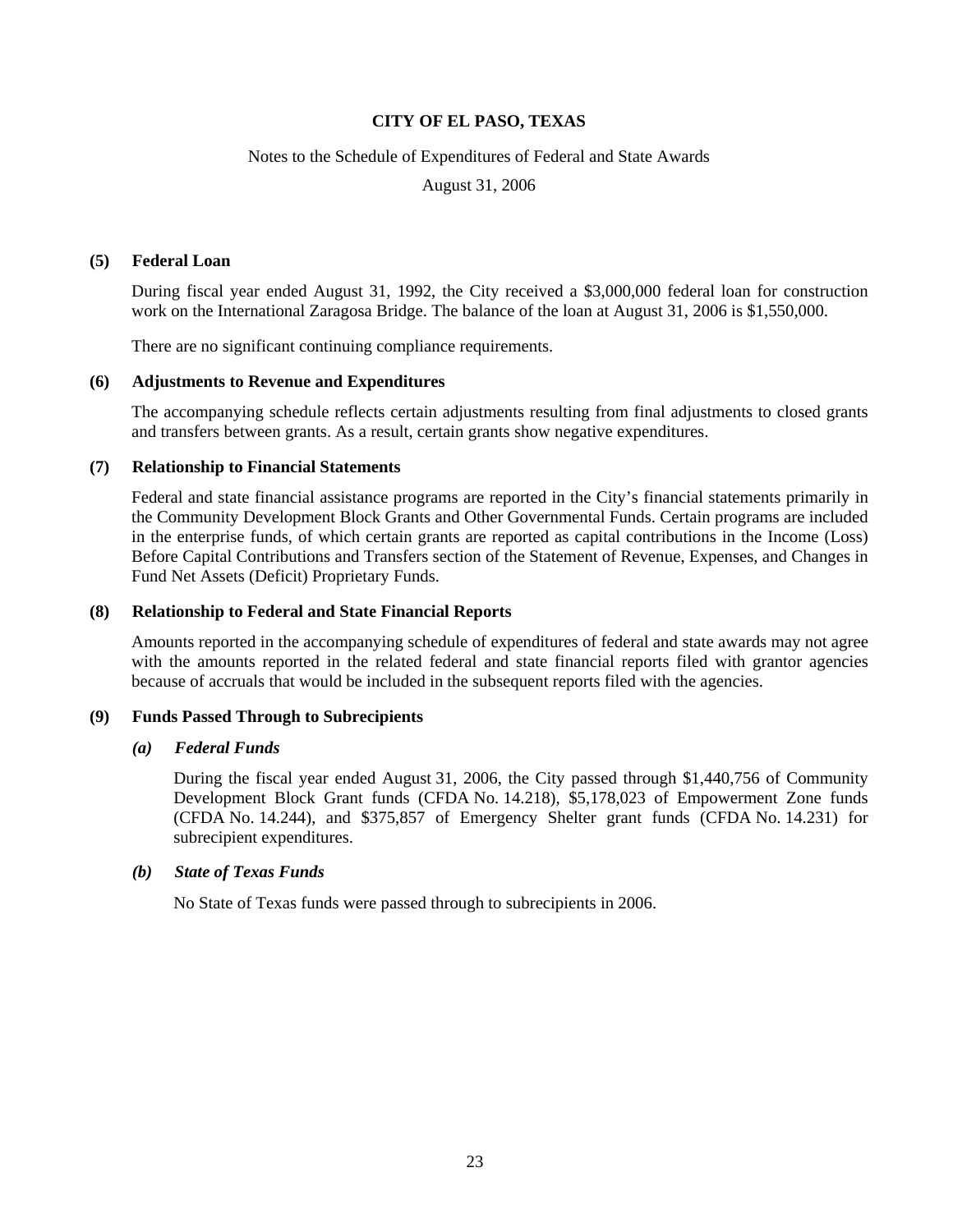# Schedule of Findings and Questioned Costs

August 31, 2006

# **SECTION I – SUMMARY OF AUDITORS' RESULTS**

### **Financial Statements**

| Type of auditors' report issued:                                                                                            | Unqualified |                   |
|-----------------------------------------------------------------------------------------------------------------------------|-------------|-------------------|
| Internal control over financial reporting:                                                                                  |             |                   |
| Material weakness(es) identified?                                                                                           | yes         | $X$ no            |
| Reportable condition(s) identified that are<br>$\bullet$<br>not considered to be material weaknesses?                       | yes         | $X$ none reported |
| Noncompliance material to financial statements noted                                                                        | yes         | $X$ no            |
| <b>Federal Awards</b>                                                                                                       |             |                   |
| Internal control over major programs:                                                                                       |             |                   |
| Material weakness(es) identified?<br>$\bullet$                                                                              | yes         | $X$ no            |
| Reportable condition(s) identified that are<br>$\bullet$<br>not considered to be material weakness(es)?                     | $X$ yes     | none reported     |
| Type of auditors' report issued on compliance for major<br>programs:                                                        | Qualified   |                   |
| Any audit findings disclosed that are required to be reported<br>in accordance with section $510(a)$ of OMB Circular A-133: | $X$ yes     | no                |
| <b>State Awards</b>                                                                                                         |             |                   |
| Internal control over major programs:                                                                                       |             |                   |
| Material weakness(es) identified?<br>٠                                                                                      | yes         | $X$ no            |
| Reportable condition(s) identified that are<br>$\bullet$<br>not considered to be material weakness(es)?                     | $X$ yes     | none reported     |
| Type of auditors' report issued on compliance for major<br>programs:                                                        | Unqualified |                   |
| Any audit findings disclosed that are required to be reported<br>in accordance with State of Texas UGM Standards:           | $X$ yes     | no                |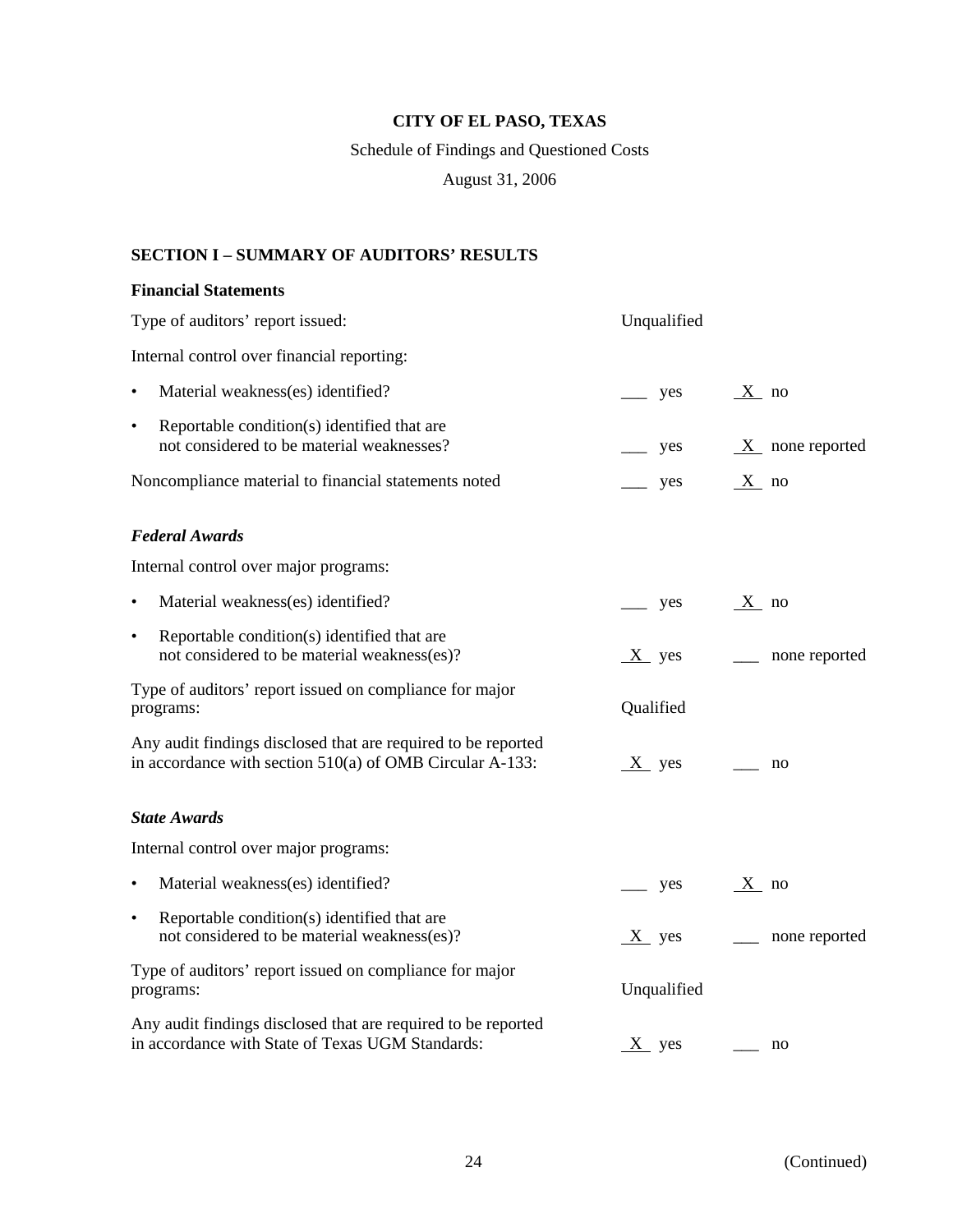# Schedule of Findings and Questioned Costs August 31, 2006

Identification of major programs:

| CFDA<br><b>Number(s)</b> | <b>Name of Federal Program or Cluster</b> |
|--------------------------|-------------------------------------------|
| 10.557                   | <b>WIC Program</b>                        |
| 14.218                   | <b>Community Development Block Grants</b> |
| 16.710                   | COPS Grants                               |
| 20.507                   | Federal Transit Formula Grants            |
| 93.268                   | <b>Immunization Grants</b>                |
| 97.036                   | Disaster Grants                           |
|                          |                                           |
|                          | <b>Name of State Program or Cluster</b>   |
|                          | <b>TDH Tuberculosis</b>                   |
|                          | TDH Immunization                          |
|                          | <b>ATPA Border Partners</b>               |

TCEQ Emissions Reduction Incentive

| Dollar threshold used to distinguish                        |                     |                               |
|-------------------------------------------------------------|---------------------|-------------------------------|
| between type A and type B programs:                         | Federal<br>State    | \$2,321,000<br>300,000<br>SS. |
| Auditee qualified as low-risk auditee for federal programs? | $\frac{\ }{\ }$ yes | $X$ no                        |
| Auditee qualified as low-risk auditee for state programs?   | yes                 | no                            |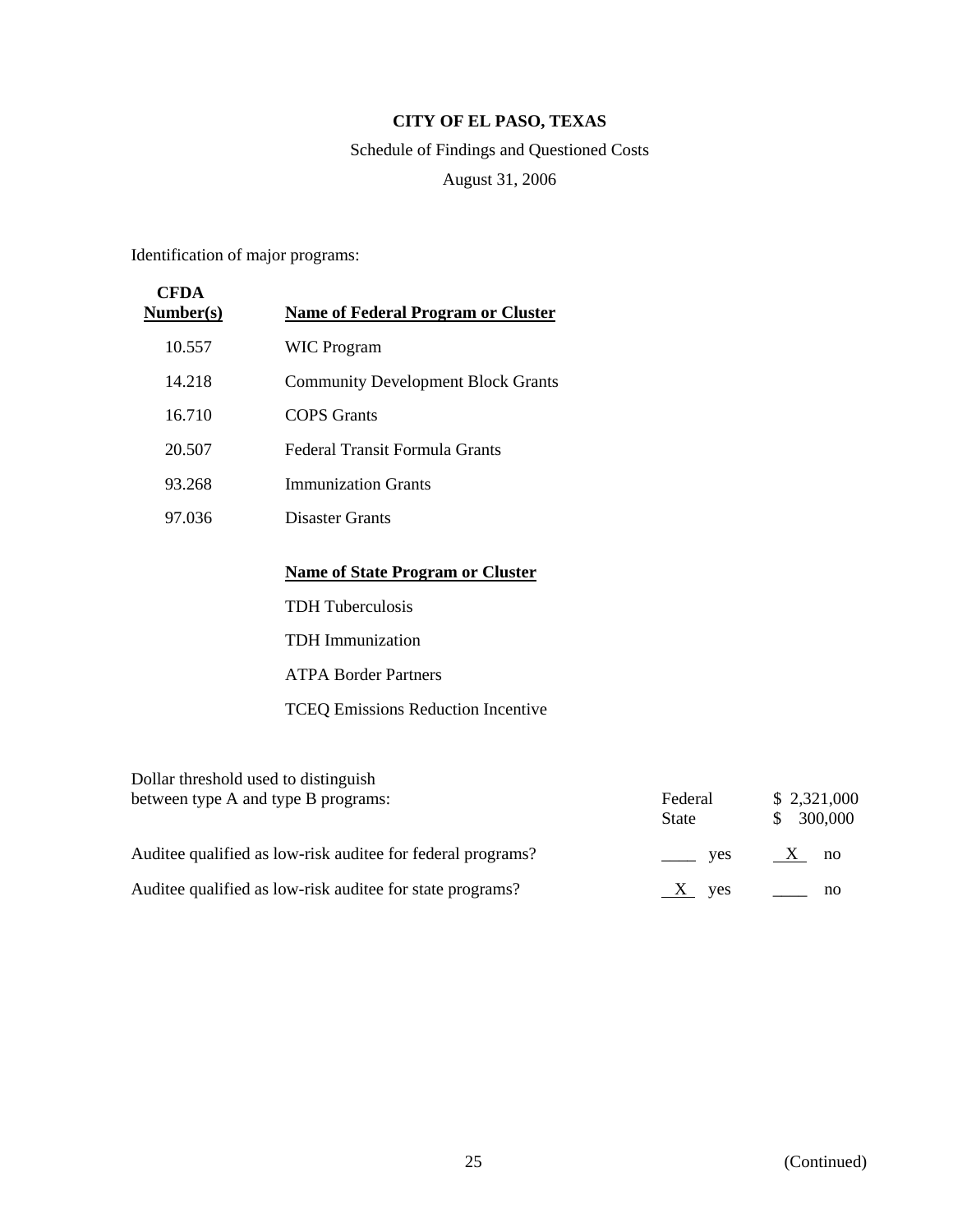Schedule of Findings and Questioned Costs

August 31, 2006

### **SECTION II – FINDINGS RELATING TO THE FINANCIAL STATEMENTS REPORTED IN ACCORDANCE WITH** *GOVERNMENT AUDITING STANDARDS*

None.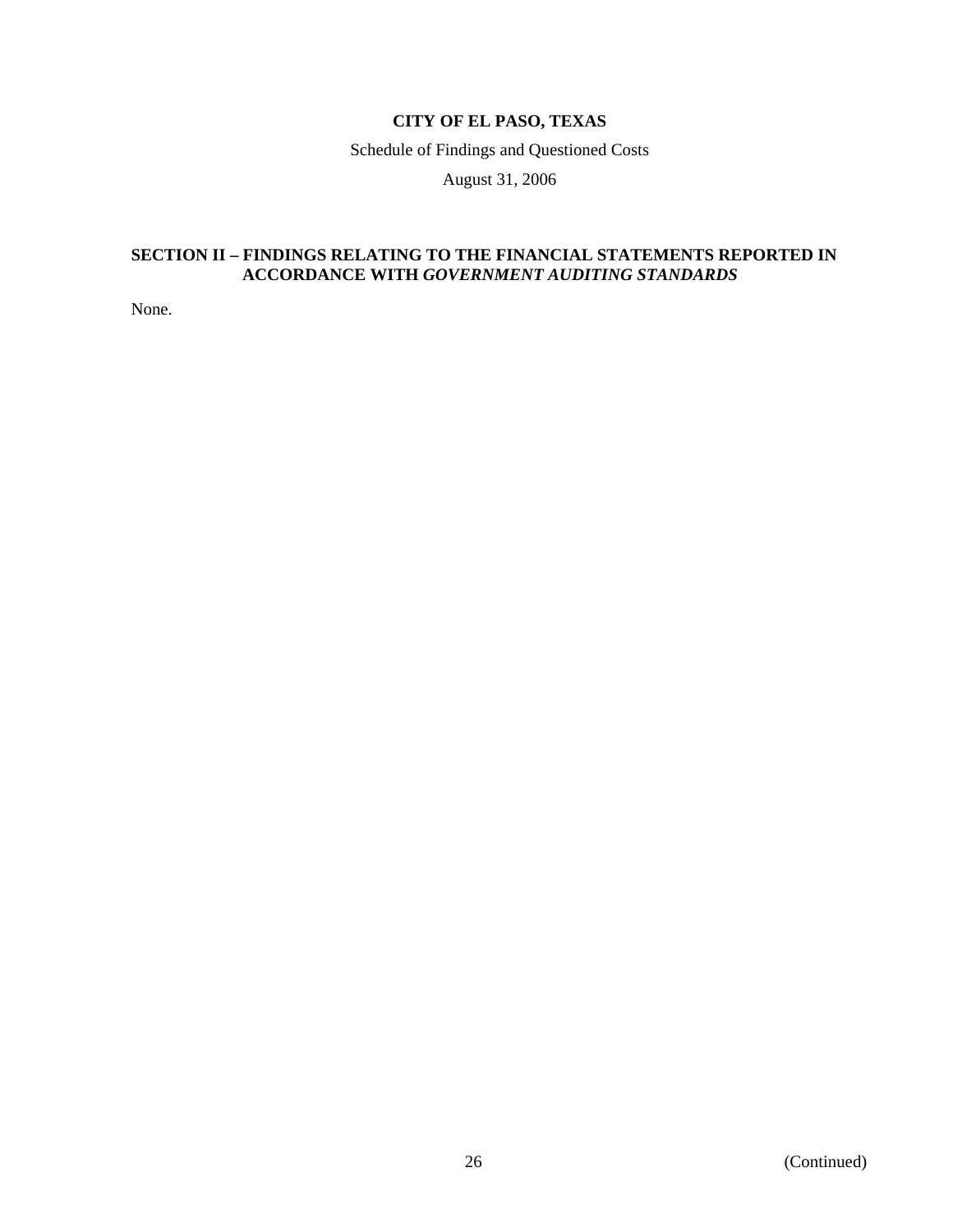# Schedule of Findings and Questioned Costs

August 31, 2006

# **SECTION III – FINDINGS AND QUESTIONED COSTS**

# *FEDERAL AWARDS*

### **Finding 06-1: Program Income**

| <b>Program/Grant:</b>                         | <b>Community Development Block Grant (CDBG)</b>                                                                                                                                                                                                                                                                                                                                                                                                                                                                                                        |
|-----------------------------------------------|--------------------------------------------------------------------------------------------------------------------------------------------------------------------------------------------------------------------------------------------------------------------------------------------------------------------------------------------------------------------------------------------------------------------------------------------------------------------------------------------------------------------------------------------------------|
| <b>CFDA No.:</b>                              | 14.218                                                                                                                                                                                                                                                                                                                                                                                                                                                                                                                                                 |
| <b>Federal Agency:</b>                        | Housing and Urban Development                                                                                                                                                                                                                                                                                                                                                                                                                                                                                                                          |
| <b>Grant Number and</b><br><b>Grant Year:</b> | Not applicable. Finding involves revolving loan fund whereby loan payments<br>from prior loans are recycled to fund new loans.                                                                                                                                                                                                                                                                                                                                                                                                                         |
| <b>Pass-through Entity:</b>                   | None                                                                                                                                                                                                                                                                                                                                                                                                                                                                                                                                                   |
| <b>Type of Finding:</b>                       | Reportable Condition and Material Noncompliance                                                                                                                                                                                                                                                                                                                                                                                                                                                                                                        |
| Criteria:                                     | Per 24 CFR Section 570, the City is allowed to utilize CDBG funds for the<br>purpose of making loans. Principal and interest payments collected by the<br>City on these loans are considered to be program income and must be treated<br>as additional CDBG funds, which are subject to all program rules. In<br>accepting this money, the City agrees to have a loan origination and<br>servicing system in place, which assures that loans are properly authorized,<br>receivables are properly established, and write-offs are properly authorized. |
| <b>Condition:</b>                             | Based on a sample of 30 loans made with CDBG funds, we noted the<br>following:                                                                                                                                                                                                                                                                                                                                                                                                                                                                         |
|                                               | The City was unable to locate two loan files. Consequently, we were<br>unable to review the loan application and signed loan document and were<br>unable to verify the propriety of loan payments received from these two<br>borrowers.                                                                                                                                                                                                                                                                                                                |
|                                               | The City was unable to locate a signed loan document for one file.<br>$\bullet$                                                                                                                                                                                                                                                                                                                                                                                                                                                                        |
| <b>Questioned Cost:</b>                       | Monthly payments for the three notes in question total \$536, which equals<br>annual debt service (and program income) of \$6,434. The City has<br>approximately 2,300 loans outstanding as of August 31, 2006.                                                                                                                                                                                                                                                                                                                                        |
| <b>Cause and Effect:</b>                      | The City did not adequately maintain its loan files and, as a result, the City<br>could potentially be making loans to ineligible individuals.                                                                                                                                                                                                                                                                                                                                                                                                         |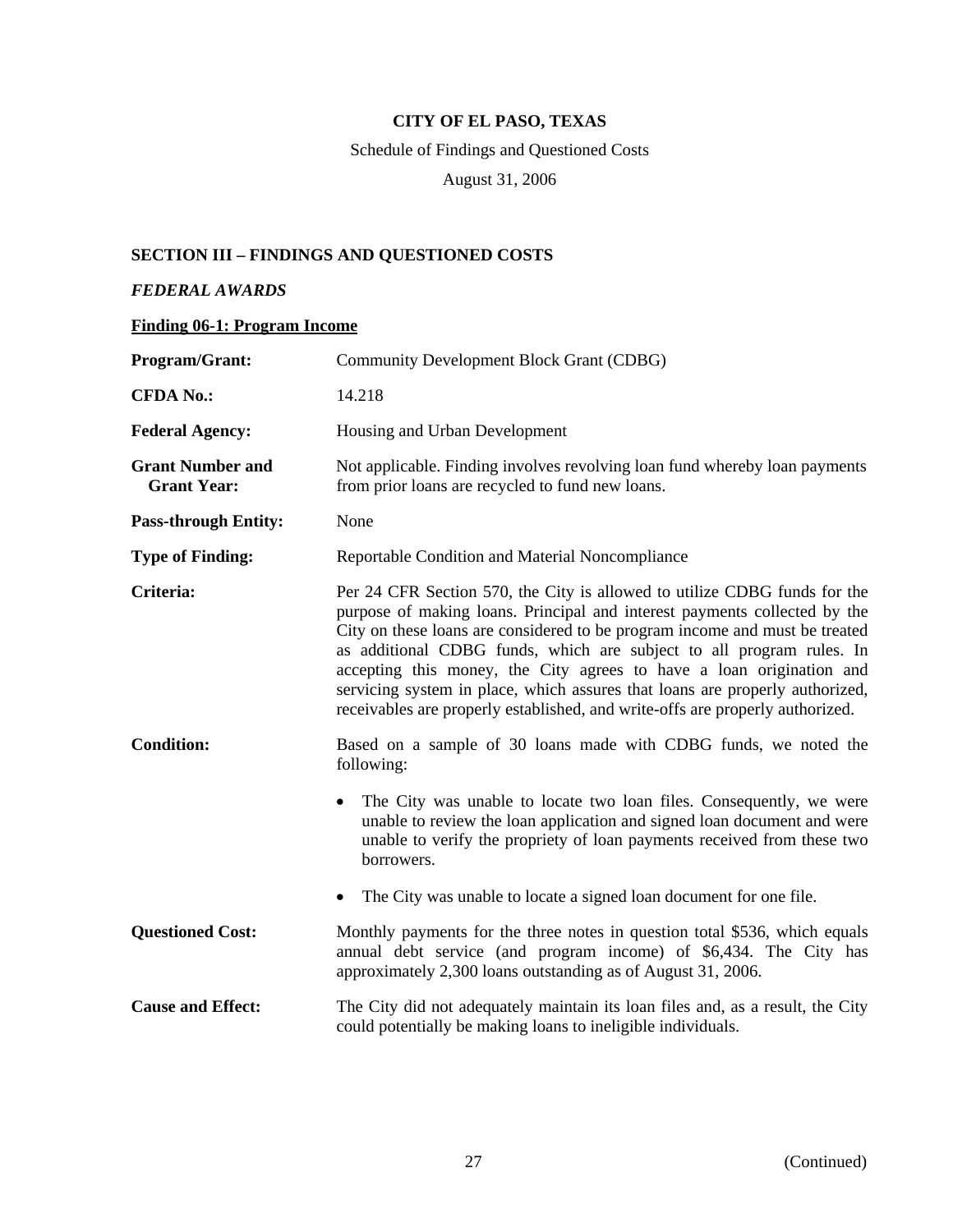Schedule of Findings and Questioned Costs

August 31, 2006

**Recommendation:** We recommend that the City review its file maintenance process to ensure that files are properly safeguarded.

#### *Management's Response and Corrective Action Plan*

It is the policy of the City to maintain the necessary original documents in file.

The City has in excess of 2,300 HUD loans and, during fiscal year 2003, the City of El Paso transferred all HUD loans to a third-party administrator, Amerinational. During this transition, loan files were pulled, copied, and forwarded to the third party and re-filed – apparently not perfectly. The City of El Paso feels that all loan files are complete and in proper order, but are temporarily misplaced. The City of El Paso staff contacted the third-party administrator and received copies of all documents requested by audit staff, but they were not original documents. The City of El Paso will continue to maintain and monitor all future loan files and make sure that all documents are properly signed and filed.